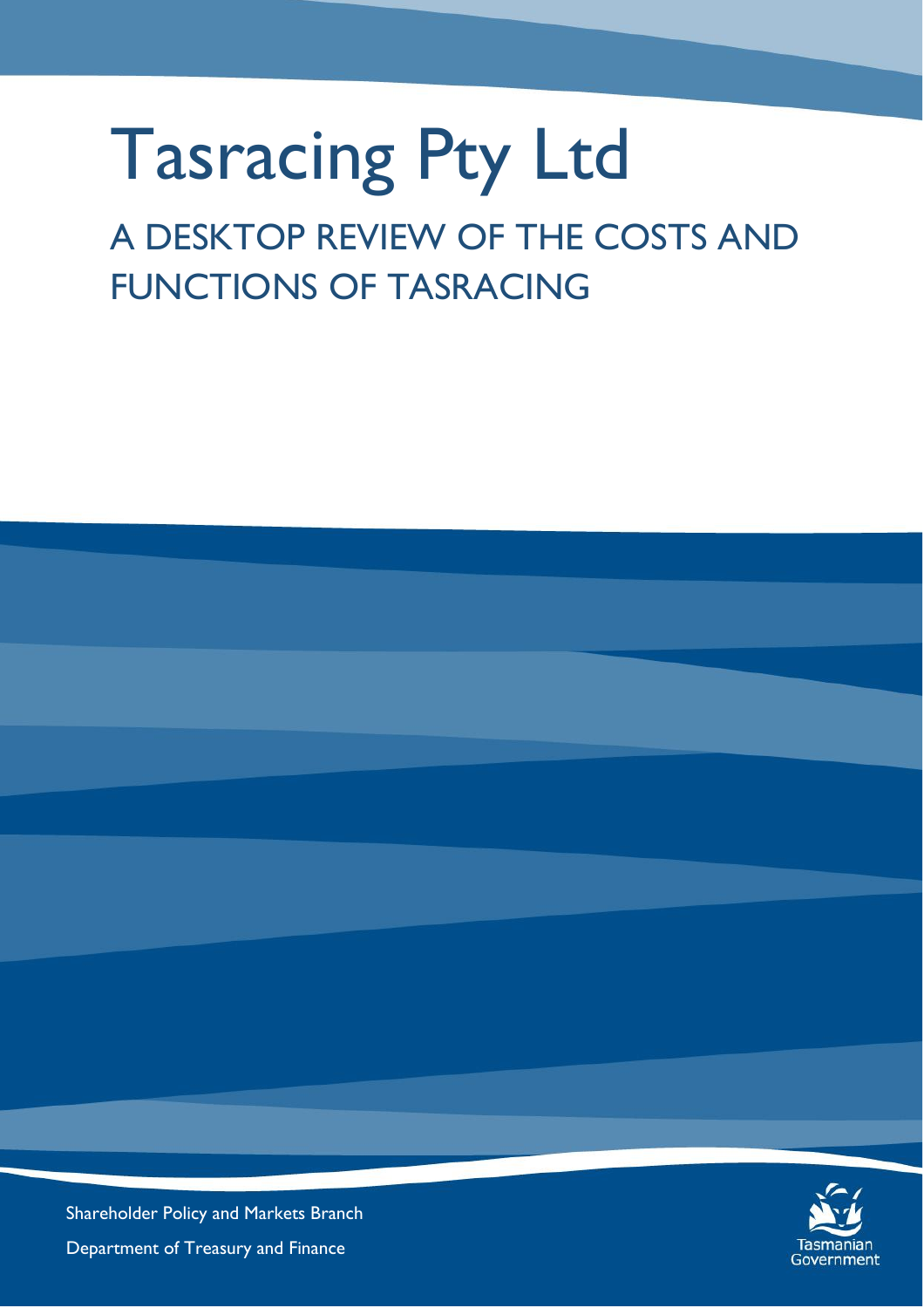

## **Tasracing Review**

© Government of Tasmania 2020 For further information please contact: Shareholder Policy and Markets Branch Department of Treasury and Finance GPO Box 147 Hobart TAS 7001 governmentbusinesses@treasury.tas.gov.au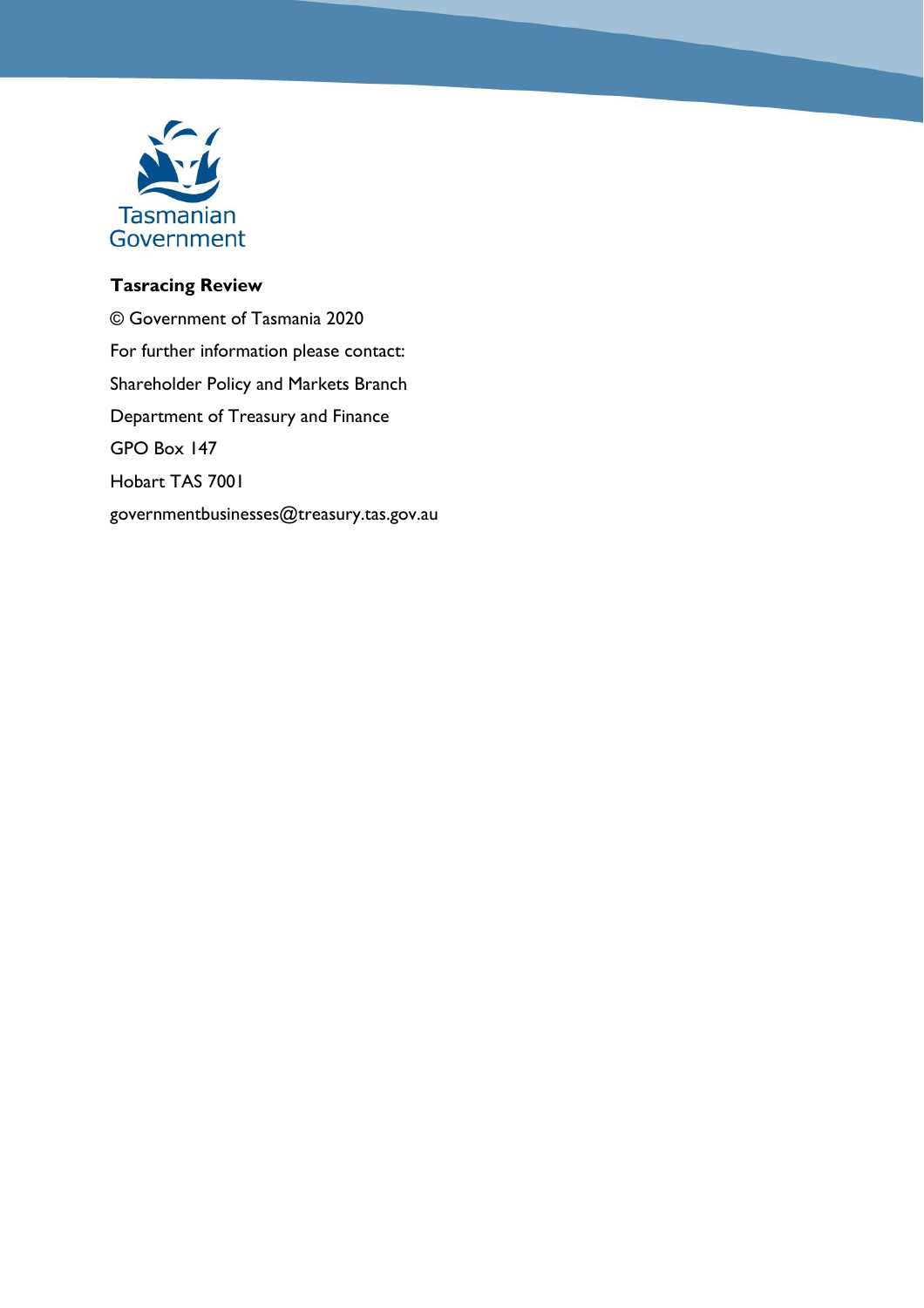## Contents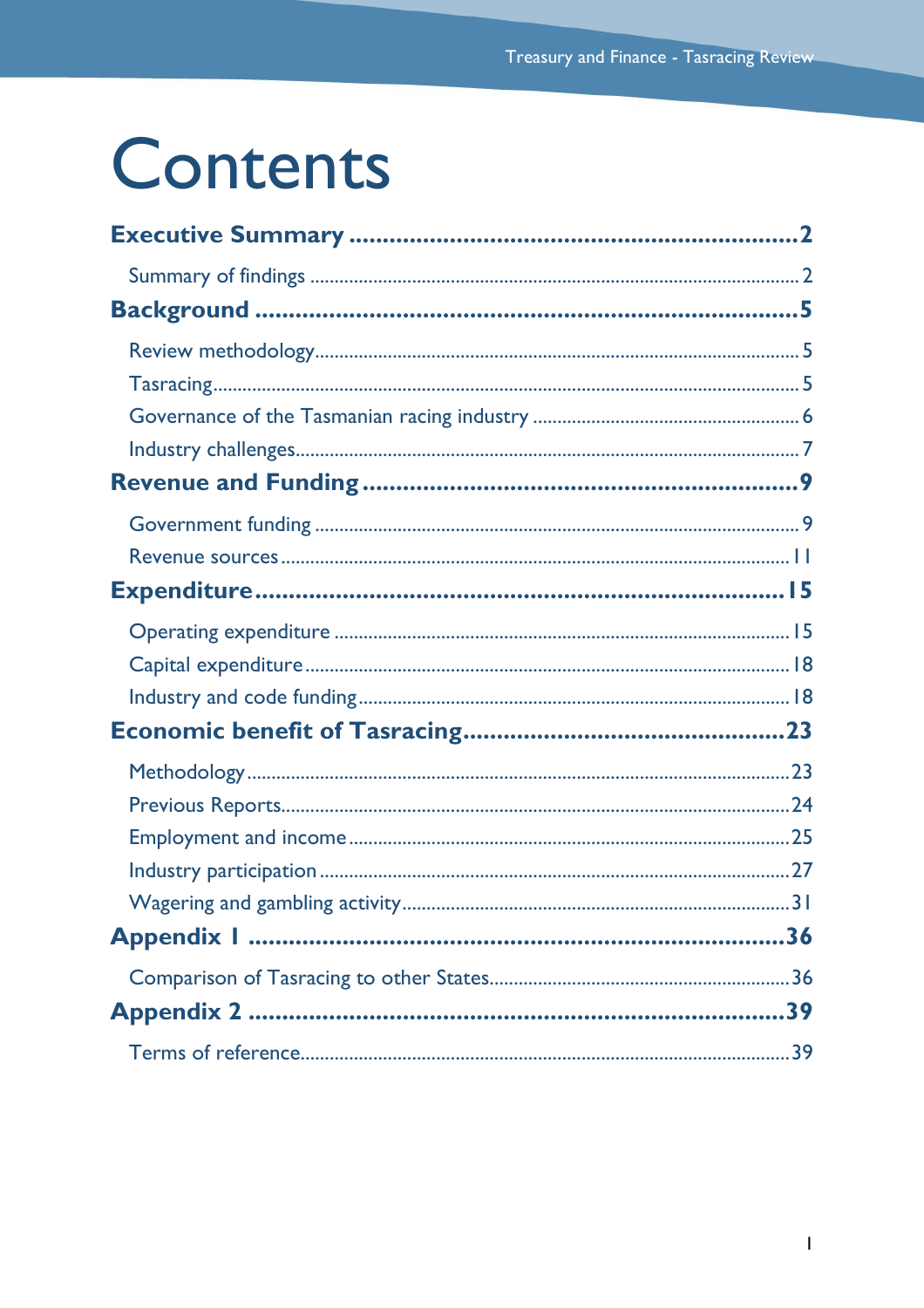## <span id="page-3-0"></span>Executive Summary

Treasury has undertaken a review of the costs and structure of Tasracing Pty Ltd (Tasracing), with a particular focus on its funding and expenditure. As part of the review, Treasury has benchmarked key indicators of these items against other Australian jurisdictions.

This report summarises Treasury's review, providing an overview of the funding and revenue sources of Tasracing, including a discussion of the recently introduced point of consumption (POC) tax and government funding of Tasracing with a comparison to its peers in the other jurisdictions. This report also analyses operating and capital expenditure, allocations between codes (thoroughbred, harness and greyhound racing) and prize money expenditure incurred by Tasracing, with a comparison of this to other jurisdictions. Finally, the report outlines the economic benefit Tasracing provides to Tasmania based on ABS, census and other publicly available industry data.

## <span id="page-3-1"></span>SUMMARY OF FINDINGS

The racing industry continues to face a number of challenges, including significant social pressures, changes in the wagering landscape, political reforms, and most recently, the impact of the COVID-19 pandemic. Many of these challenges are not unique to Tasmania. However, the differing operational structures and available financial resources means that the ability to address these challenges varies between states.

Tasmania is one of three jurisdictions, including Queensland and Western Australia (WA), which has one body responsible for the development of the three codes of racing (also referred to as a tri code body). The other jurisdictions have separate bodies for each code of racing.

When conducting this review, Treasury has benchmarked Tasracing, and the Tasmanian racing industry more generally, against both tri code body jurisdictions and single code jurisdictions where possible. A number of key metrics were identified as a means of undertaking this benchmarking, including levels of government funding provided to the entities in each state or territory on a per capita basis, government funding as a percentage of the racing entity's total revenue, operating expenditure of the racing entity as a percentage of total revenue, and total growth in prize money based on a four year average between 2015-16 and 2018-19. These metrics are shown in Table 1.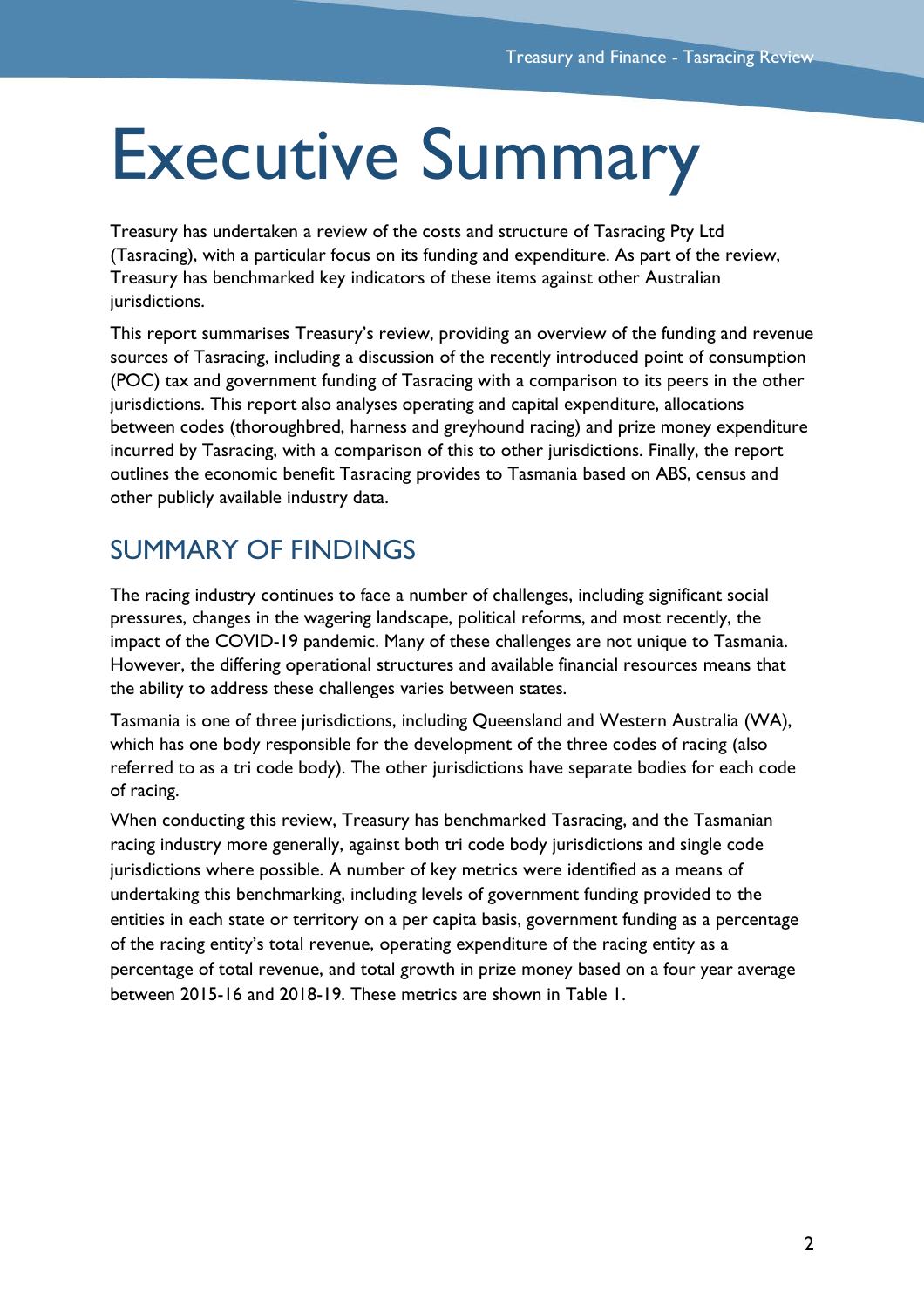|                |                                                | <b>Tasmania</b> | <b>Victoria</b> | <b>New</b><br><b>South</b><br><b>Wales</b> | Queensland | Western<br><b>Australia</b> | <b>South</b><br><b>Australia</b> | <b>Northern</b><br><b>Territory</b> |
|----------------|------------------------------------------------|-----------------|-----------------|--------------------------------------------|------------|-----------------------------|----------------------------------|-------------------------------------|
| W              | <b>Funding per</b><br>Capita (2018-19)         | \$58.68         | \$6.46          | \$9.14                                     | \$12.96    | $\blacksquare$              | \$4.37                           | \$47.33                             |
| $\Omega$<br>\$ | Funding as %<br>of revenue<br>$(2018-19)$      | 64%             | 6%              | 15%                                        | 23%        | ۰                           | 8%                               | $\blacksquare$                      |
|                | <b>Operating</b><br>expenditure<br>to revenue* | 100%            | 98%             | 95%                                        | 102%       | 124%                        | 100%                             |                                     |
|                | Growth in<br>prizemoney*                       | 7%              | 7%              | 13%                                        | 7%         | 3%                          | 1%                               |                                     |

#### *Table 1: Benchmarking of key metrics*

\*Based on four year average between 2015-16 and 2018-19

- Data not available

#### *Revenue and funding*

Race field fees, wagering revenue, and government funding are the major sources of revenue for racing bodies across all jurisdictions. However, the quantum and breakdown of these revenue sources varies significantly.

Tasracing receives the largest proportion of its revenue from government funding. This share of total revenue has reduced over time as racing revenues have increased, however it remains proportionately large compared to the revenue break down of the other jurisdictions, and on a per capita basis Tasracing has the highest government funding of all jurisdictions.

Tasmania is also the only jurisdiction with a long term, regular government funding arrangement in place. Most other state racing bodies receive some form of government funding, typically via a Point of Consumption (POC) tax, infrastructure funding, and ad hoc industry and prize money support funding.

#### *Expenditure*

Tasracing's operating expenditure has grown at a faster rate relative to its tri code body peers over recent years, although in proportion to total revenue it is broadly in line with those peers. Other expenses, sales and marketing expenditure, and industry and prize money expenditure categories have increased the most over recent years. However, it is difficult to directly compare specific operating expenditure line items to other jurisdictions given differences in reporting methodologies and availability of detailed breakdowns of expenditure items.

Prize money and code funding have grown largely in line with interstate peers since stakes were reset in 2015-16. Increases in prize money to each of the three codes since the stakes reset are also largely in line with national trends, with the largest growth in thoroughbred prize money, followed by greyhounds, and harness racing.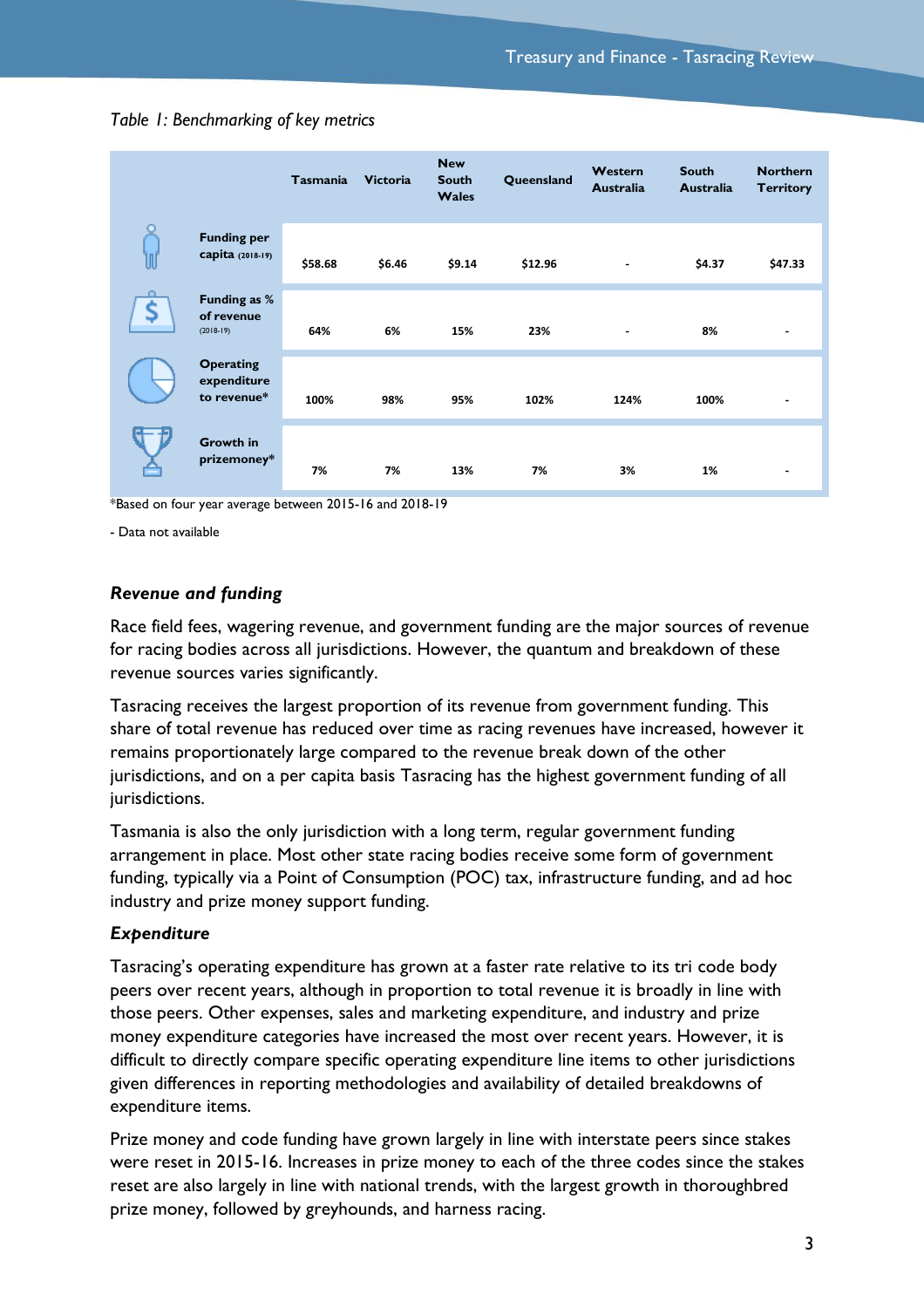#### *Economic contribution*

There have been several reports in the past that have sought to value the economic contribution of the racing industry in Tasmania. These have involved surveys of the industry, and the use of economic data to determine an economic multiplier for the industry. One of these was prepared by consulting firm IER in 2013, which claimed the industry contributed \$103 million to the Tasmanian economy via employment and spending.

In preparing this report, Treasury has adopted similar economic metrics to the IER report, including employment and income statistics, industry participation numbers, and wagering and gambling statistics in order to determine the economic trends of the industry over recent years. However, this report has been limited to analysing only publicly available data and as such has not been able to make any decisive conclusions regarding the current economic contribution of the industry.

Tasmanian employment and income statistics in relation to the racing industry are limited. Census data from 2016 shows that only 0.08 per cent of the Tasmanian workforce was employed in racing related professions as their main industry of employment, which is at odds with previous reports which surveyed the industry. This data could also suggest that a high proportion of participants in the Tasmanian racing industry are either unpaid volunteers, or their participation in a racing-related profession was a secondary form of income.

Based on an analysis of key indicators in relation to industry participation, there are several key trends that stand out.

Participation in the thoroughbred racing code shows signs of decline on a national level, with Tasmania's decline in bookmakers, jockeys, and trainers exceeding the national average over the four years to 2018-19.

At a national level, the harness industry also appears to be in decline. However the Tasmanian industry has shown some signs of stability with the number of starters and races increasing over the four years to 2018-19 despite a decline in meeting numbers.

The greyhound industry in particular has been plagued by animal welfare concerns in recent years, and a ban on greyhound racing in New South Wales (NSW) and the Australian Capital Territory (ACT) in 2017 (noting that this was later overturned in NSW) has had widespread impacts for the industry. All jurisdictions have now introduced greater regulatory requirements for industry participants. As a result, breeding numbers and club numbers have experienced declines nationally. Additionally, racing statistics provided by each of the jurisdictions show the number of greyhound starters has declined over the four years to 2018-19.

Trends in the wagering market also provide some indication of the racing industry's contribution to the economy. Racing wagering turnover and per capita racing gambling have both been in decline in Tasmania since 2015-16. The decline in gambling turnover can be seen across all three codes of racing in Tasmania, whilst the national picture shows declines for the greyhound and harness codes, but increased turnover for the thoroughbred code. This increase is driven largely by NSW, despite declines across most other jurisdictions. Increased (non-racing) sports wagering over the same period is evidence of an increasingly competitive wagering landscape.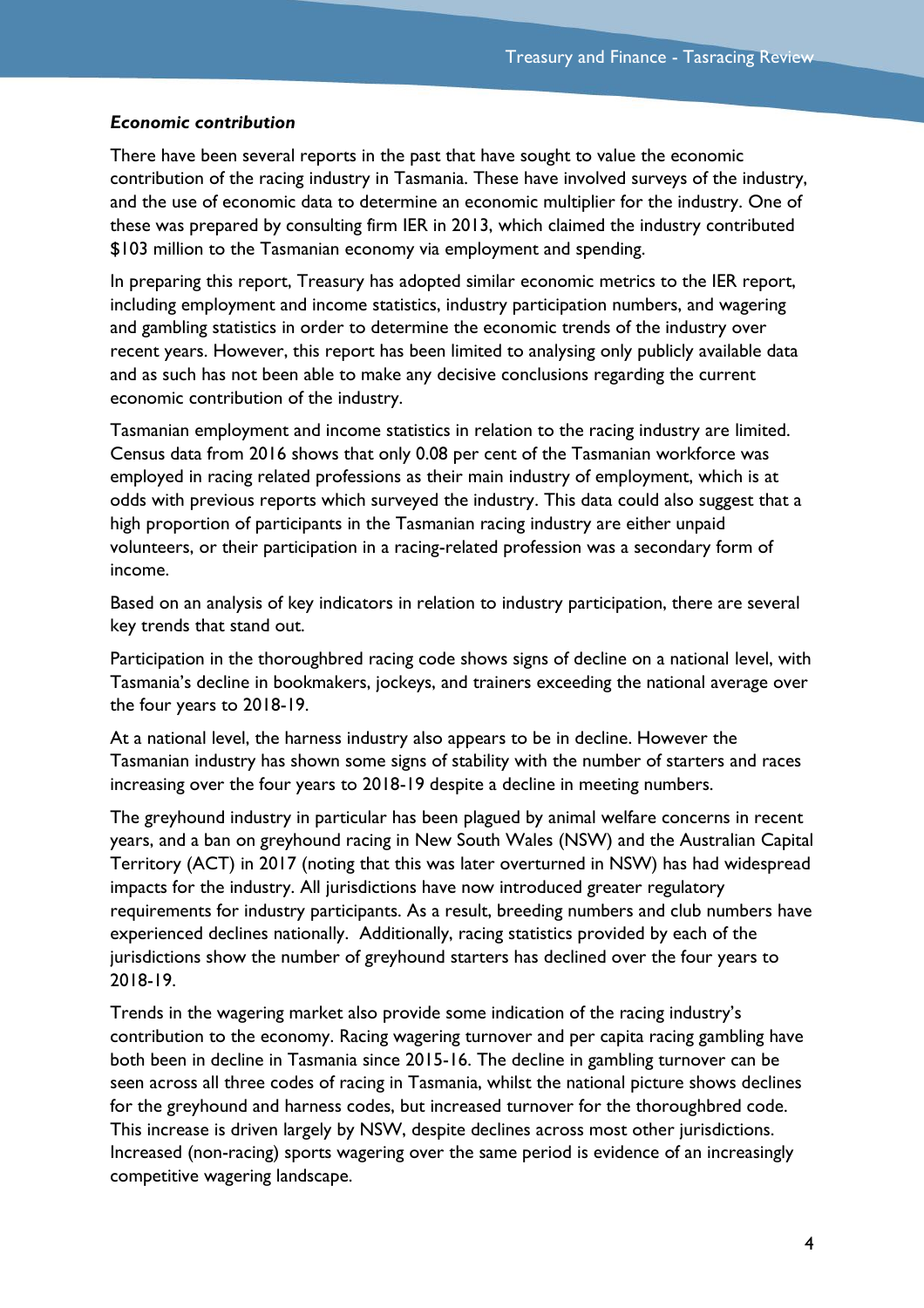## <span id="page-6-0"></span>**Background**

## <span id="page-6-1"></span>REVIEW METHODOLOGY

No public consultation has been undertaken as part of the review methodology. Instead, the report has been prepared using only factual information from publicly available sources.

The majority of the review is focused on the period 2014-15 to 2018-19. The report contains some commentary relating to the 2019-20 and 2020-21 financial years. However, given not all states had released audited financial statements for these years at the time of preparing the report, and the impact of COVID-19, these years have not been included in most of the financial analysis.

Benchmarking has been undertaken to identify differences between racing industries in each state. The ability to benchmark financial metrics including funding, revenue, and expenditure was limited to the detail available in annual reports.

A preliminary analysis of the economic value of the Tasmanian racing industry has been undertaken using the published data from national and state industry and economic bodies, with a focus of key indicators such as employment, income, and participation in the form of wagering and attendance statistics. A survey of the racing industry was not undertaken as part of this review and therefore it was not considered appropriate to apply a multiplier to gauge flow on activity for the sector.

## <span id="page-6-2"></span>TASRACING

Tasracing is a state owned company (SOC), established in 2009 under the *Racing (Tasracing Pty Ltd) Act 2009* and the *Corporations Act 2001 (Cth).* 

The principal objectives of Tasracing are outlined in the *Racing Regulation Act 2004.* Tasracing is obliged to act in accordance with relevant Treasurer's Instructions and the *Guidelines for Tasmanian Government Businesses,* the governance framework for Government businesses and other Government policies specifically applying to Tasracing, as advised by its members.

Tasracing has two members, the Treasurer and the Minister for Racing, who hold shares in the company in trust for the Crown.

Tasracing provides the strategic direction and funding required to produce quality racing products that meet customer demands in a globally competitive industry. The principal purpose of Tasracing, as outlined in the Members' Statement of Expectations (dated September 2012) is developing a competitive and sustainable racing industry.

Tasracing's core responsibilities include:

- the ongoing development of racing and breeding industries in Tasmania;
- the promotion of Tasmanian racing to local, national and international wagering markets;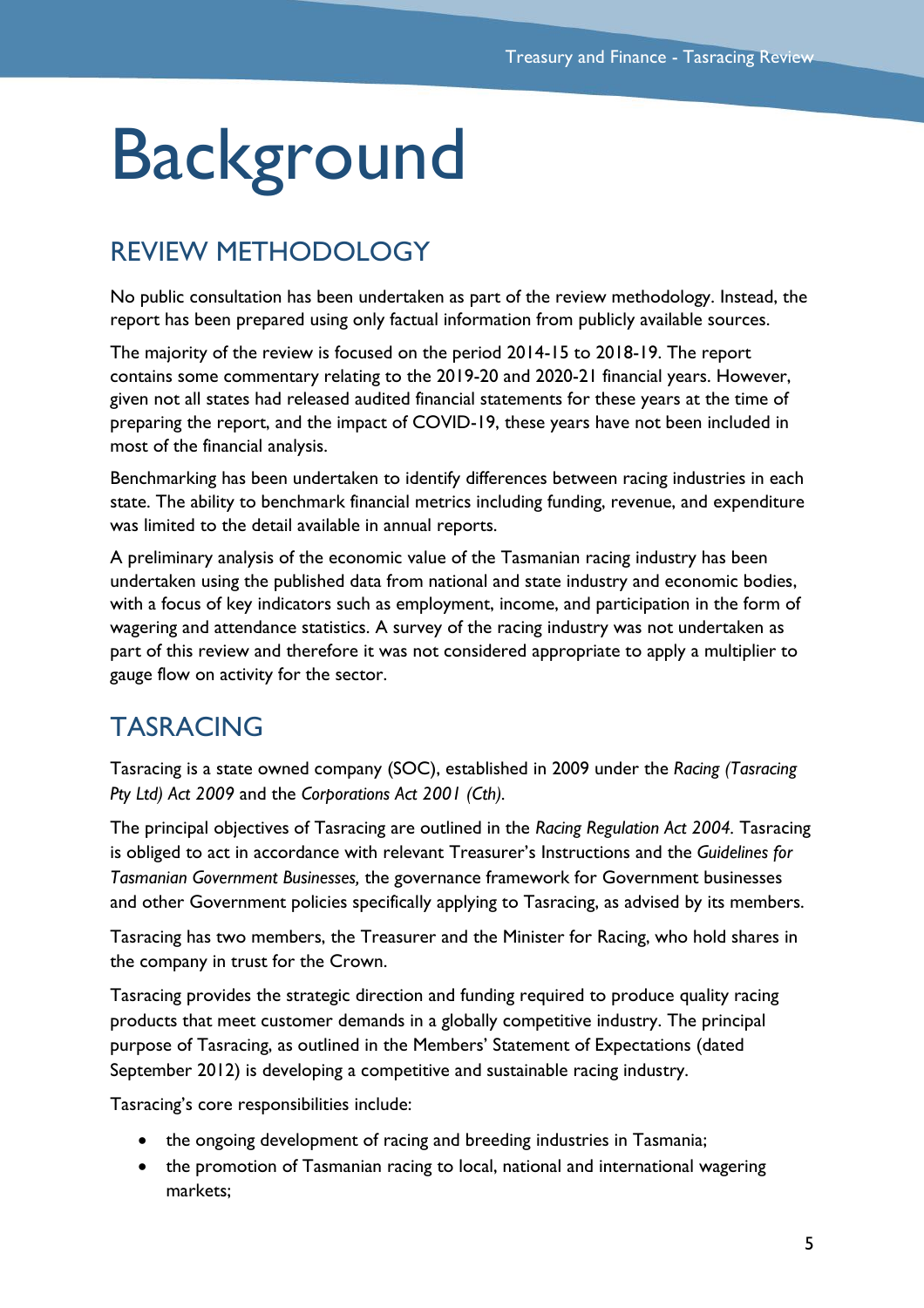- the funding of racing clubs;
- the provision of stakes;
- management of media rights, racing venues and tracks; and
- management of race day operations.

Overall, Tasracing aims to provide a commercially viable future for racing in Tasmania by promoting and distributing data on racing form, track conditions and by assisting racing clubs to promote their racing events and carnivals.

The racing industry in Tasmania consists of three codes: thoroughbred, harness (pacers) and greyhound. The codes refer to the breed and type of animal competing in industry competition. Tasracing's responsibilities are across all three codes.

Appendix 1 contains a summary of how Tasracing compares structurally to its interstate counterparts.



*Figure 1: Timeline of the Tasmanian racing industry*

## <span id="page-7-0"></span>GOVERNANCE OF THE TASMANIAN RACING INDUSTRY

Racing operations are dispersed throughout Tasmania. Race meetings are conducted by race clubs, which operate as community associations registered with the Office of Racing Integrity (ORI).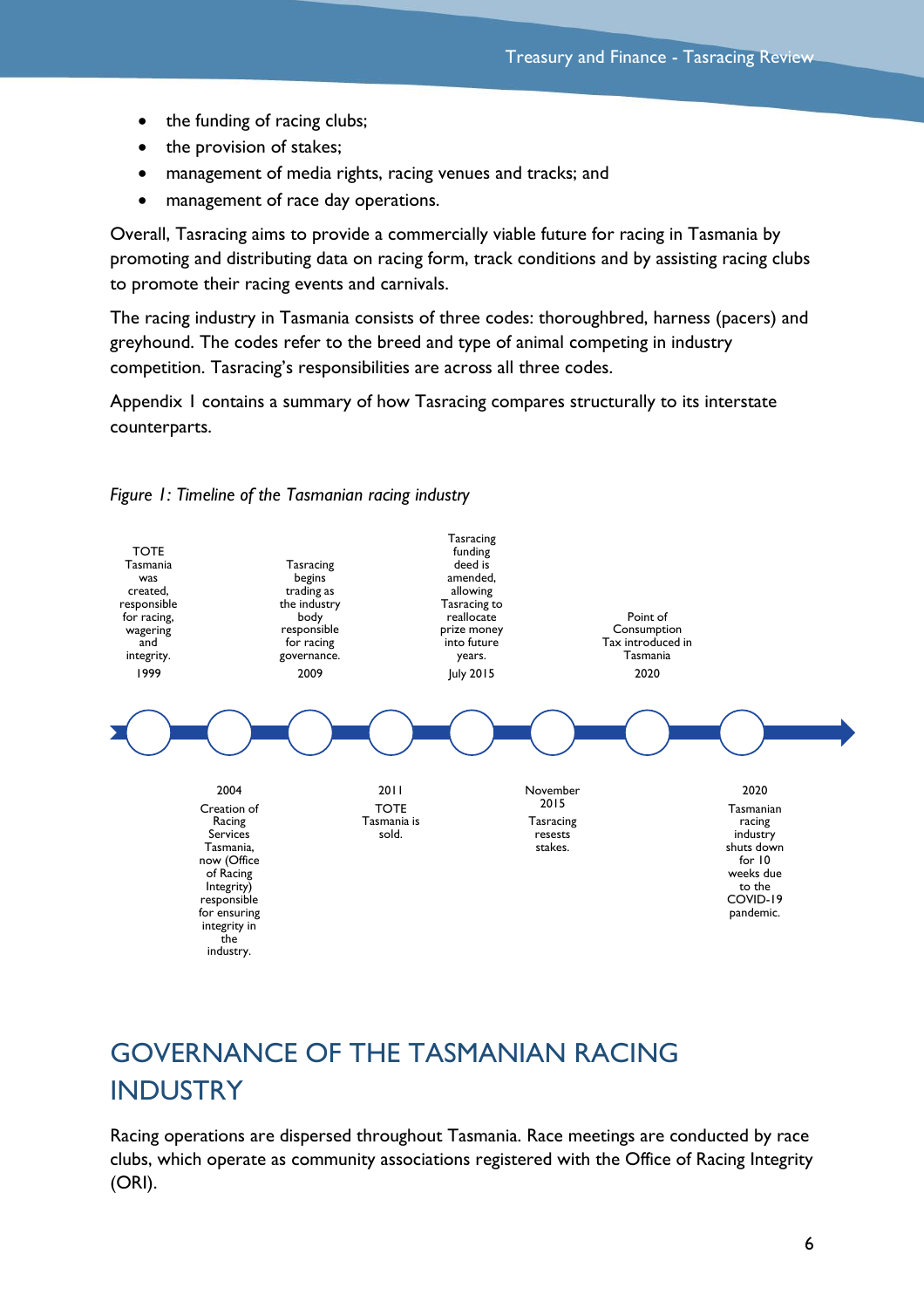The ORI is a separate entity to Tasracing and is responsible for maintaining the probity and integrity of the thoroughbred, harness and greyhound racing codes in Tasmania. ORI is a division of the Tasmanian Department of Primary Industries, Parks, Water and Environment (DPIPWE).

ORI's responsibilities include:

- regulating and controlling racing to ensure that it is conducted with integrity;
- investigating racing integrity and related matters; and
- ensuring that the rules of racing for all codes of racing are properly enforced by stewards.

The Tasmanian Racing Appeal Board is an independent body established by the Tasmanian Government under the *Racing Regulation Act 2004* to handle certain appeals for the racing industry. Appeals may be lodged with the Board against certain decisions made by Tasracing, stewards, the Director of Racing or if a person is in dispute with a bookmaker.

## <span id="page-8-0"></span>INDUSTRY CHALLENGES

### *Social pressures*

The racing industry on an international scale faces ongoing and significant social pressure in relation to animal welfare.

Tasracing's Off the Track (OTT) program, the Greyhound Adoption Program (GAP) and the introduction of animal welfare key performance indicators (KPIs) are the key initiatives implemented by Tasracing in response to these social pressures. Other Australian jurisdictions have adopted similar programs, with significant investment in animal welfare initiatives being implemented across the board.

## *Greyhound racing reforms*

In 2015, the greyhound industry in Australia was the subject of intense scrutiny following the airing of a media investigation which reported on the use of live bait animals in the training of racing greyhounds, along with other animal welfare issues. A special Commission of Inquiry was launched in NSW, and the findings of this resulted in greyhound racing being banned in NSW and the ACT. The ban was to take effect from 1 July 2017. However, the ban in NSW was later repealed by then NSW Premier Mike Baird.

In NSW, the Greyhound Reform Panel made 122 recommendations to the NSW Government, of which 121 were adopted. The Greyhound Welfare and Integrity Commission was formed which is a taxpayer funded, non-industry regulator of the greyhound racing industry. The resulting implications for the industry have been significant. More onerous requirements for breeders of greyhounds has resulted in a significant reduction in the number of pups being bred, and increased investment in animal welfare initiatives broadly.

#### *Wagering landscape*

The racing and wagering landscape continues to evolve as a result of globalisation and rapid advancements in technology. The need to attract off course wagering through more sophisticated technology platforms is a key focus area for Tasracing.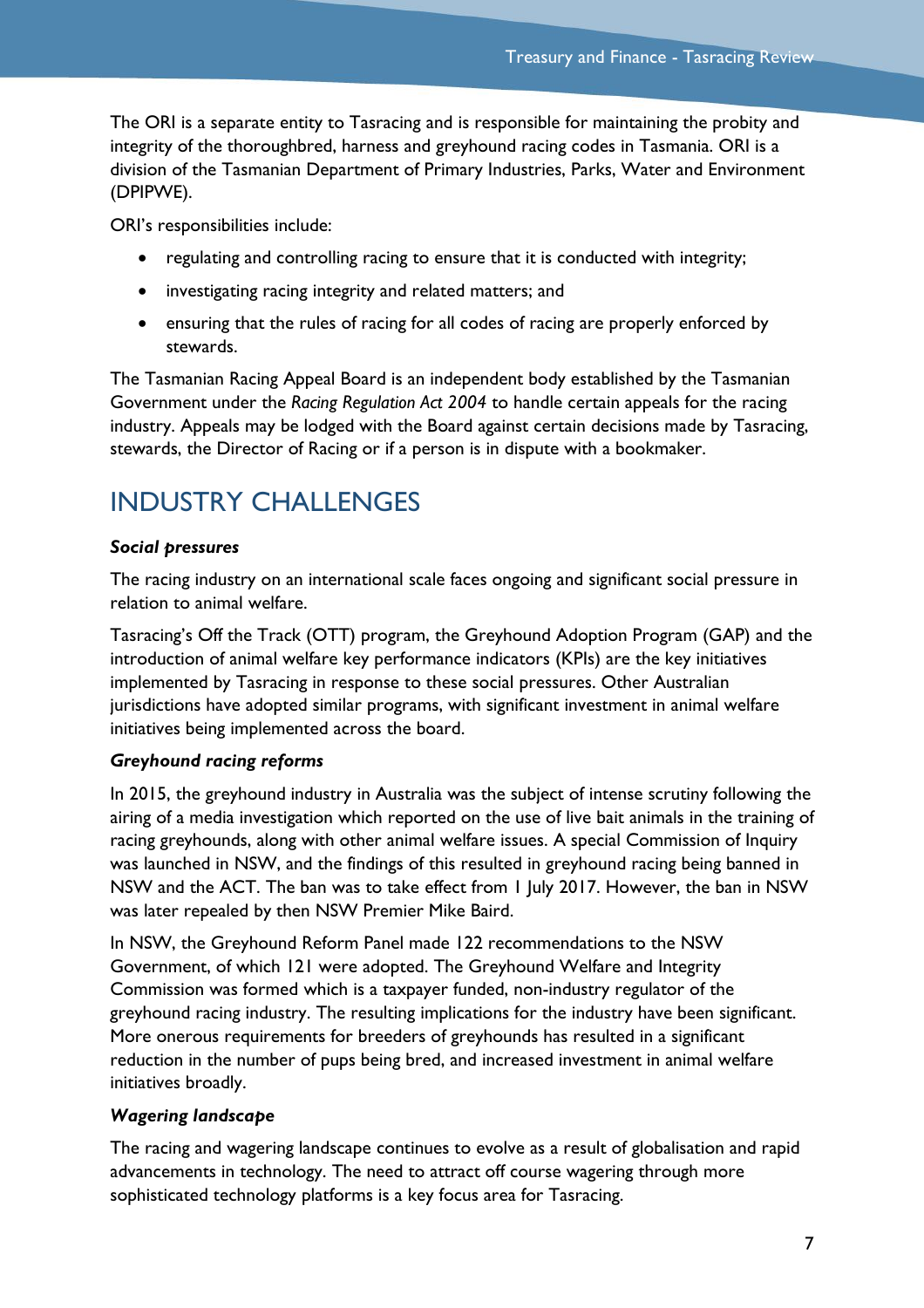#### *COVID-19 Impacts*

The 10 week shutdown of the Tasmanian racing industry in response to the COVID-19 pandemic affected Tasracing's race field revenue and required the business to implement cost mitigation strategies in 2019-20 which have continued into 2020-21. The industry expected some short term loss of wagering market share to other jurisdictions as a result of the shutdown. While no other state in Australia closed their racing industry in the same manner as Tasmania in response to the COVID-19 pandemic, all were impacted in some way with most adopting cost mitigation strategies such as cutting prize money or reducing staff pay.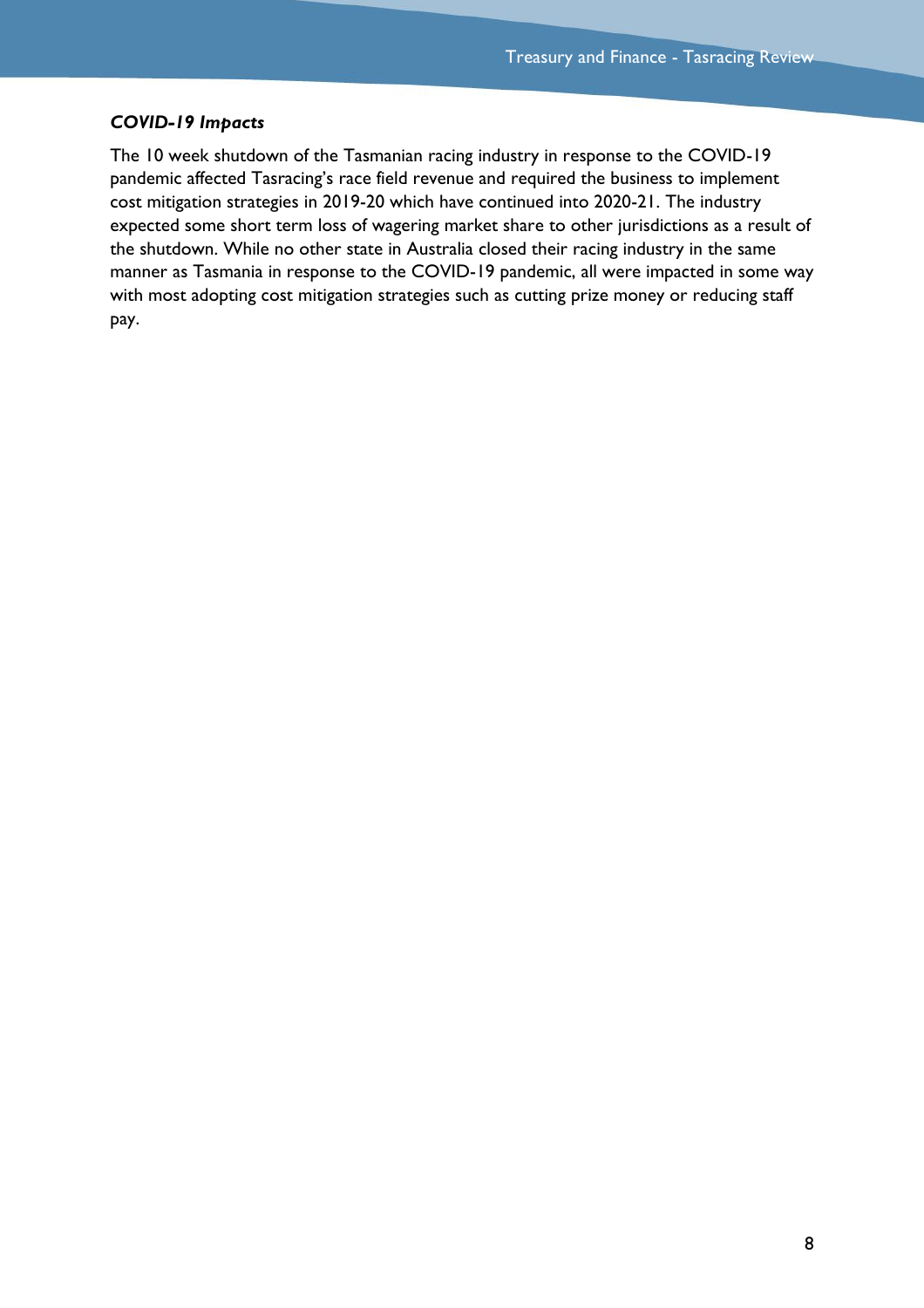## <span id="page-10-0"></span>Revenue and Funding

## <span id="page-10-1"></span>GOVERNMENT FUNDING

Government funding arrangements for each jurisdiction differ significantly. Most jurisdictions provide some form of industry funding primarily aimed at increasing prize money, with additional separate funding for any ongoing infrastructure projects. All states and territories except for the Northern Territory (NT) have now introduced a POC tax, with the benefits distributed amongst the racing industry.

## *Jurisdictional funding structures*

Most jurisdictions provide funding based on the short to medium term needs of the industry. The Tasmanian Government is the only state government which guarantees annual industry funding by way of a twenty year funding deed signed in 2009.

The Victorian Government provides ad hoc funding support to its racing industry. In 2019, the Government committed to providing \$72 million over a period of 4 years for racing infrastructure, with the funds split between the three codes. In addition, a 2018 election commitment saw the Victorian Government provide \$33 million in funding to the Victorian racing industry for two years from 1 January 2019 to support increases to the minimum level of prize money.

NSW Government funding is predominately generated by tax parity income, which compensates the racing industry for a racing tax scheme which was introduced on 1 January 2016, with tax on racing bets in NSW being brought into line with Victoria's to boost the industry's competitiveness. It involves a five-year step-down in the Government's take on bets to reach parity with Victoria in 2019-20.<sup>1</sup>

The Queensland Government provides funding for its industry via a range of funding initiatives. <sup>2</sup> These include:

- the Country Racing Program, which commits \$15 million per year to support prize money, clubs, jockey riding fees, superannuation and Work Cover expenses, and club meeting payments for country racing meets; as well as \$2.6 million per year for non-TAB racing club infrastructure repairs and maintenance;
- the Racing Infrastructure Fund (RIF), which includes \$127.7 million to support key priority infrastructure projects. The funds are principally drawn down from UBET's payments for its exclusive retail wagering license in Queensland, which is in place until 2044. Approximately \$63 million of this fund is available between 2020 and 2023, with applications for funding assessed in accordance with the Queensland Government RIF Guidelines;

<sup>1</sup> NSW Racing, Annual Report, 2018-19.

<sup>2</sup> Racing Queensland, Annual Report 2018-19.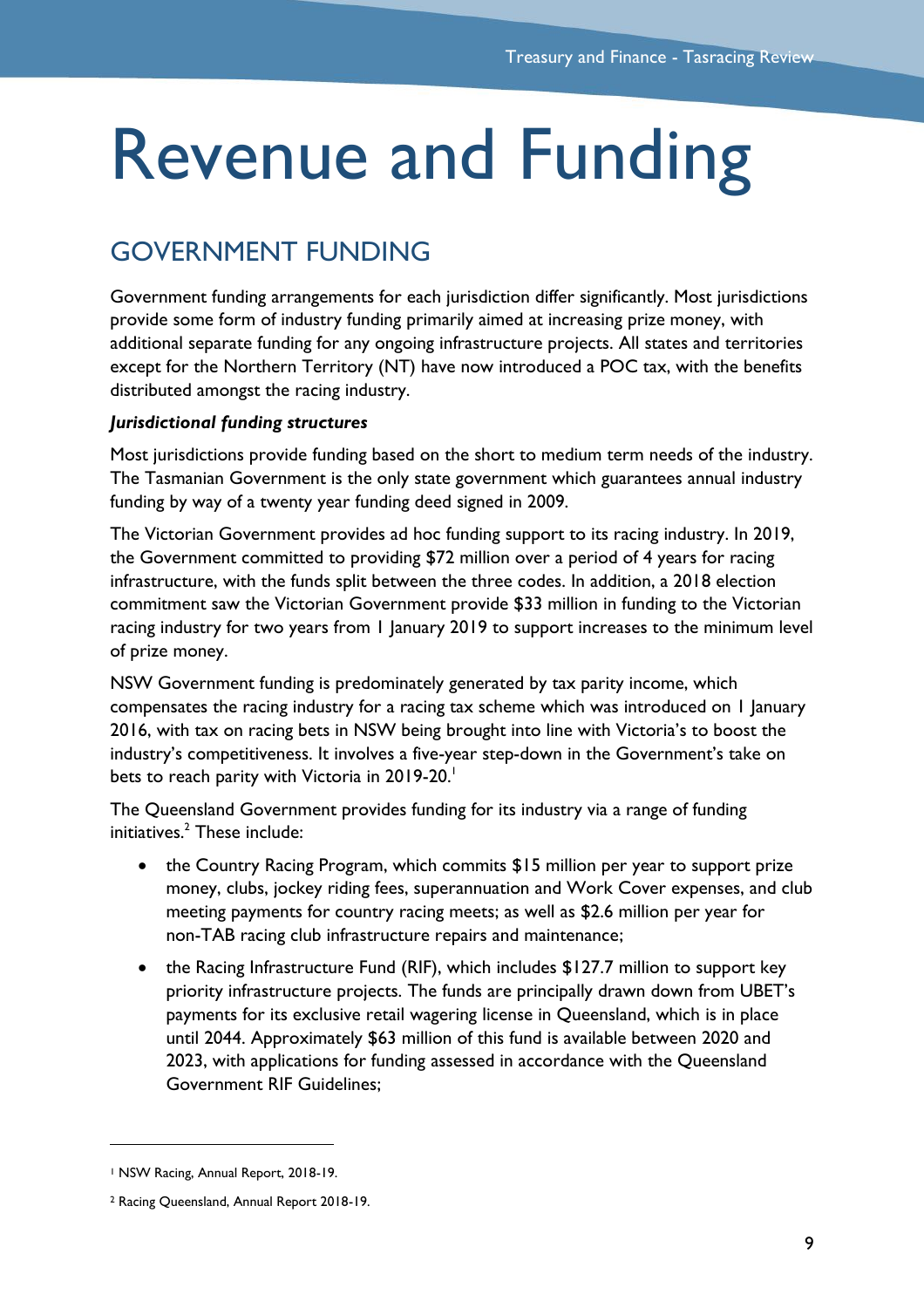- the Training Track Subsidy Scheme, which includes \$2 million in annual funding to assist thoroughbred race clubs to off-set the costs of maintaining training facilities at their venues; and
- in 2018-19, Racing Queensland received a one-off contribution of \$17.8 million from the Queensland Government to repay 50 per cent of its debt balance. Racing Queensland is the only known peer of Tasracing to have received debt support in recent years.

The South Australian Government in 2019-20 committed funding of \$24 million over four years aimed at protecting local jobs and boosting the racing industry to become more competitive. The funding was split between the three codes, and included an upfront payment of \$8 million in 2019-20, and annual payments equivalent to 1.5 per cent of net state wagering revenue received for the betting operations tax from 2019-20 which equates to around \$4 million annually. The South Australian Government has indicated that a funding review will be undertaken in 2022-23 which will focus on the contribution of the industry to the economic and employment outcomes of the state. The Government has also indicated that further commitments of funding from 2022-23 will require the racing industry to demonstrate that the \$24 million stimulus has contributed to growing jobs and the economic contribution of the industry in South Australia (SA).

The NT Government provided \$35 million in grants to its thoroughbred racing industry over three years to June 2019, as part of an election promise to restore funding to the racing industry in an effort to restore jobs and stimulate tourism. The NT Government has also committed to a \$12 million grant to build a multi-purpose stand at the Darwin Turf Club, aiming to boost the international tourism appeal of the Darwin Cup Carnival.



*Figure 2: Government funding split for each jurisdiction 2018-19<sup>3</sup>*

<sup>&</sup>lt;sup>3</sup> Note that WA is excluded due to its unique operating structure. Figures shown for NT include only funding for the thoroughbred code. Data sourced from the 2018-19 annual reports of racing bodies in each jurisdiction.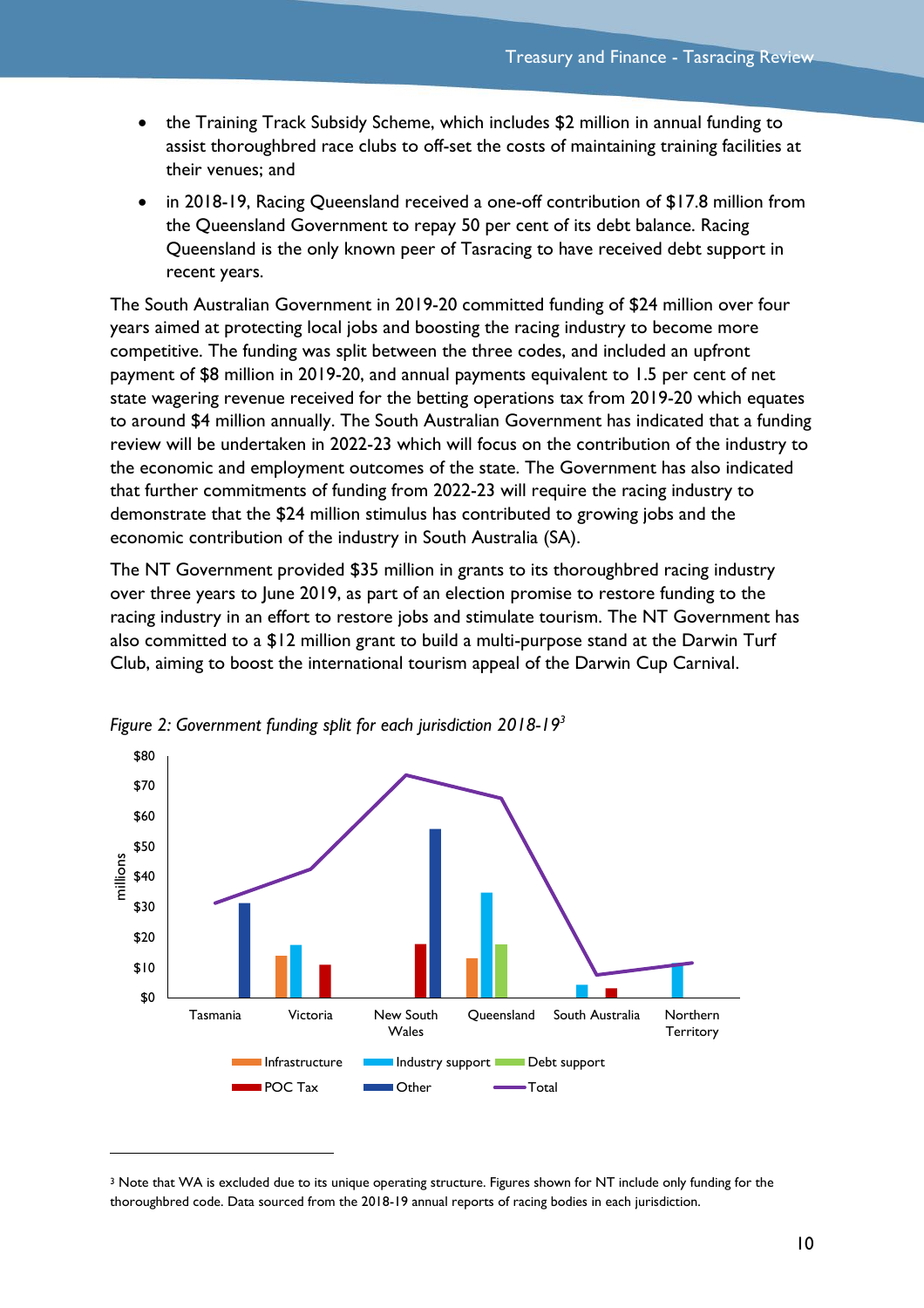### *Total funding and per capita funding*

In 2018-19, Tasracing received \$31.37 million in government grants, which equated to \$58.72 per capita (based on the Tasmanian population as at June 2019). This is substantially higher than most other jurisdictions on a per capital basis, with the exception of the NT. $^{\text{4}}$ 

|                                               | <b>Tasmania</b><br>\$m\$ | <b>Victoria</b><br>\$m            | <b>New</b><br><b>South</b><br><b>Wales</b><br>\$m | Queensland<br>\$m\$ | Western<br><b>Australia</b><br>\$m\$ | <b>South</b><br><b>Australia</b><br>\$m\$ | <b>Northern</b><br><b>Territory</b><br>\$m\$ |
|-----------------------------------------------|--------------------------|-----------------------------------|---------------------------------------------------|---------------------|--------------------------------------|-------------------------------------------|----------------------------------------------|
| 2016-17                                       | 30.21                    | 5.10                              | 48.53                                             | 8.10                |                                      | 3.85                                      | 10.46                                        |
| 2017-18                                       | 30.40                    | 10.25                             | 48.23                                             | 17.60               |                                      | 7.52                                      | 12.65                                        |
| 2018-19                                       | 31.37                    | 42.59                             | 73.90                                             | 66.02               |                                      | 7.67                                      | 11.65                                        |
| Average                                       | 30.66                    | 19.31                             | 56.89                                             | 30.57               |                                      | 6.35                                      | 11.59                                        |
| Total population<br>(@ June 2019)<br>millions | 0.53                     | 6.60                              | 8.09                                              | 5.09                | 2.62                                 | 1.75                                      | 0.25                                         |
| Government<br>funding per<br>capita           | \$58.68                  | 6.46<br>$\boldsymbol{\mathsf{s}}$ | \$9.14                                            | \$12.96             | \$<br>$\blacksquare$                 | 4.37<br>$\boldsymbol{\mathsf{S}}$         | \$47.33                                      |

*Table 2: Government funding by jurisdiction 2016-17 to 2018-19<sup>5</sup>*

## *COVID-19 response*

Victoria was the only other state to provide specific funding support for its racing industry in response to the COVID-19 pandemic. The Victorian Government unveiled its 'Experience Economy Survival Package' in May 2020 which provided \$44 million in funding to the three racing codes to assist with the impacts of COVID-19 restrictions on the industry.

Queensland has announced several small funding commitments for infrastructure projects, however these will be funded through the Country Racing Program grant. In addition, prize money savings from the cancellation of many winter meets were used by Racing Queensland to facilitate \$7.5 million in hardship and carnival compensation payments for its racing clubs.

## <span id="page-12-0"></span>REVENUE SOURCES

l

Tasracing's primary source of revenue is government grants, contributing 64 per cent of total revenue in 2018-19 (2017-18: 65 per cent of total revenue), having slowly declined

<sup>4</sup> Data obtained from the 2016-17 to 2018-19 annual reports released by each Australian racing entity.

<sup>&</sup>lt;sup>5</sup> NT figures include thoroughbred code only. The Western Australian Government does not fund its racing industry due to its TAB operations being publicly owned, and as such WA has not been included in this table.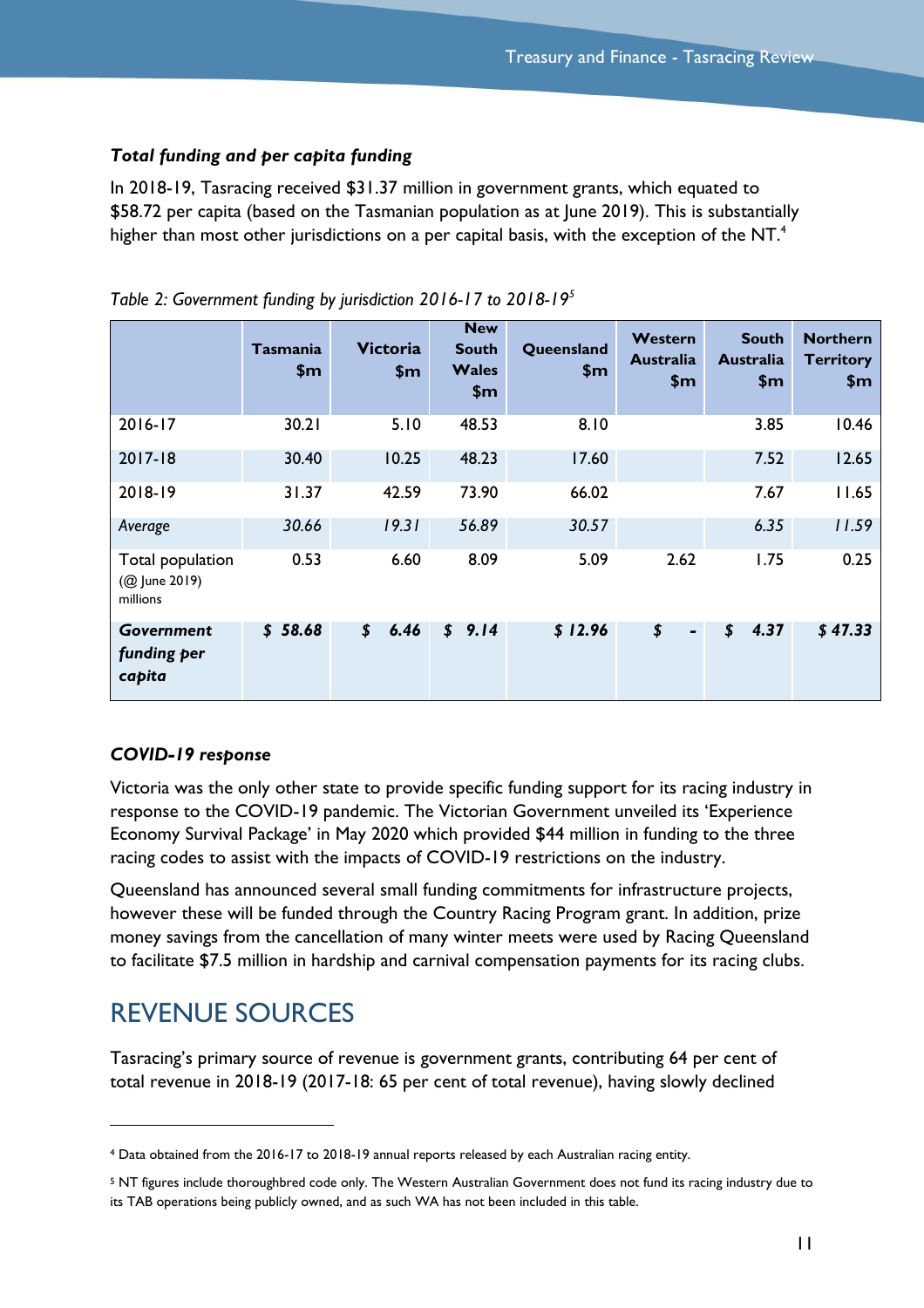each year from 81 per cent in 2010-11. The next biggest contributor to total revenue is racing revenue (2018-19: 35 per cent; 2017-18: 34 per cent), with interest revenue contributing to one per cent of total revenue in 2018-19 (2017-18: one per cent). Racing revenue includes race field revenue, derived from wagering on races held in Tasmania; sponsorship income earned from contracts such as naming rights to racetracks or rights to provide products; rental income from operating leases; and other racing income which includes nomination fees for the tasBonus and tasBred schemes. 6

When comparing state government funding as a percentage of total revenue, at 64 per cent Tasracing has by far the highest percentage when compared to its interstate counterparts. The next highest is Queensland at 23 per cent, and the lowest being Victoria at six per cent.

While it is acknowledged that Tasmania has a very different racing industry to Victoria, largely due to the difference in population and size of racing events in the two states, this is a significant difference in government funding.

Similarly, when comparing race field fees and wagering revenue as a percentage of total revenue, Tasmania's 31 per cent is significantly less than Victoria at 79 per cent, SA at 81 per cent and Queensland at 59 per cent.

These statistics show how reliant Tasracing is on government funding compared to its interstate counterparts. This is shown in [Figure 3](#page-13-0) below.



<span id="page-13-0"></span>

<sup>6</sup> Tasracing, Annual Report 2018-19.

 $7$  Data obtained from the 2018-19 annual reports released by each Australian racing entity.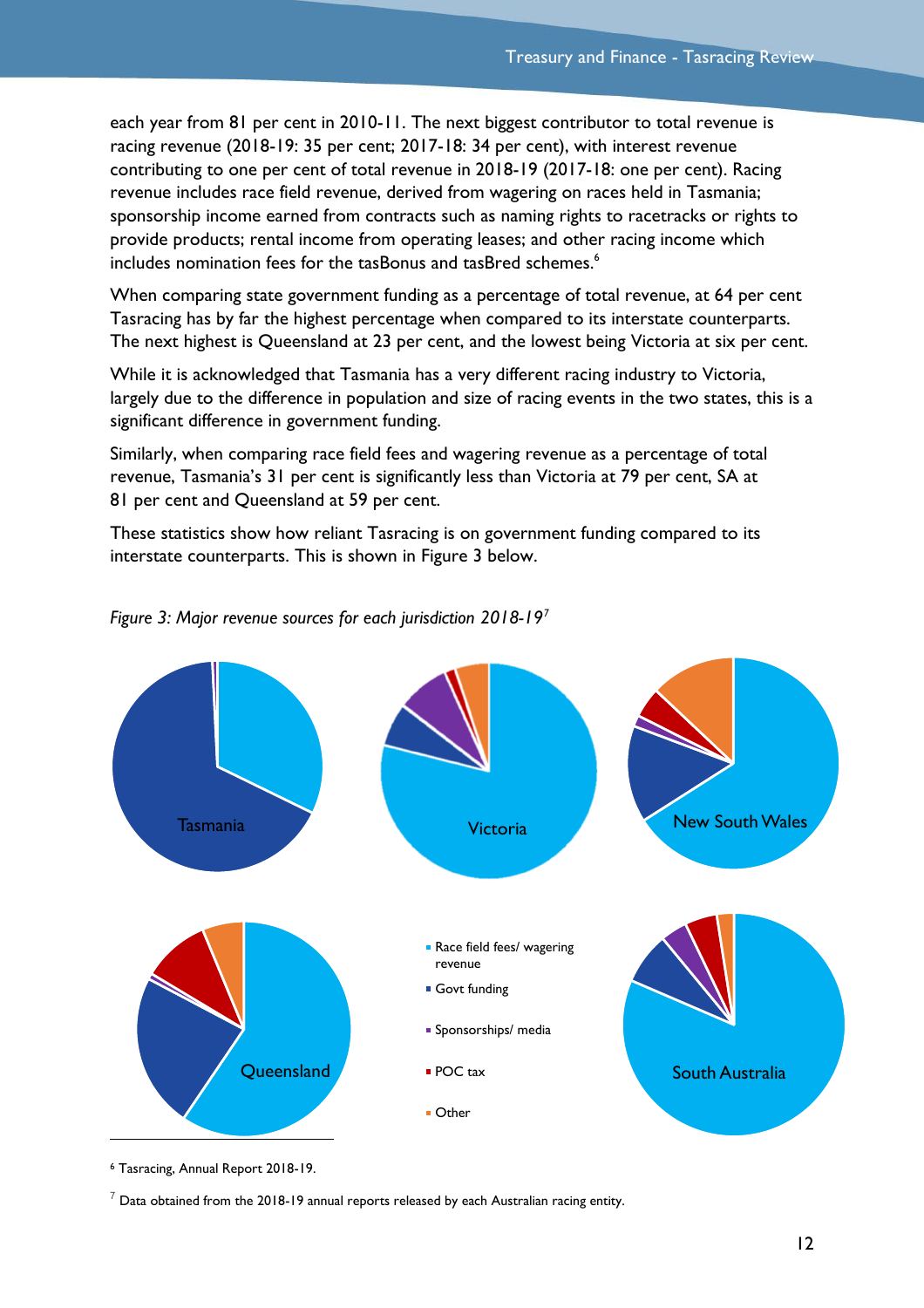#### *Growth in total revenue*

Tasracing's total revenue has increased by 15 per cent from \$42.8 million in 2015-16 to \$49.4 million 2018-19.

This is comparable to Victoria's equivalent racing authorities, which had a combined 14 per cent growth in revenue for the same period; Queensland's racing authority, which had a 25 per cent growth; and SA's equivalent racing authorities, which had a combined 20 per cent growth. NSW's racing authorities had a combined growth of 55 per cent over this same period.



*Figure 4: Tasracing revenue by source 2015-16 to 2018-19<sup>8</sup>*

## *Point of Consumption Tax*

 $\overline{a}$ 

From 1 January 2020, a point of consumption (POC) tax was applied to all betting operators licensed in Australia where their net wagering revenue (NWR) from Tasmanian bets exceeds the annual tax-free threshold. The POC tax rate is 15 per cent of the NWR and the current annual tax-free threshold is \$150 000. This tax rate is consistent with most other Australian jurisdictions, being 15 per cent in the ACT, SA, Queensland and Western Australia, 8 per cent in Victoria and 10 per cent in NSW. The NT Government has not made any decision in relation to a potential POC tax model at this stage. The introduction of the tax is viewed positively by Tasracing, reducing the need for commercial race field fee increases and providing additional revenue to fund future strategies and stakes.

<sup>8</sup> Data obtained from Tasracing Annual reports 2015-16 to 2018-19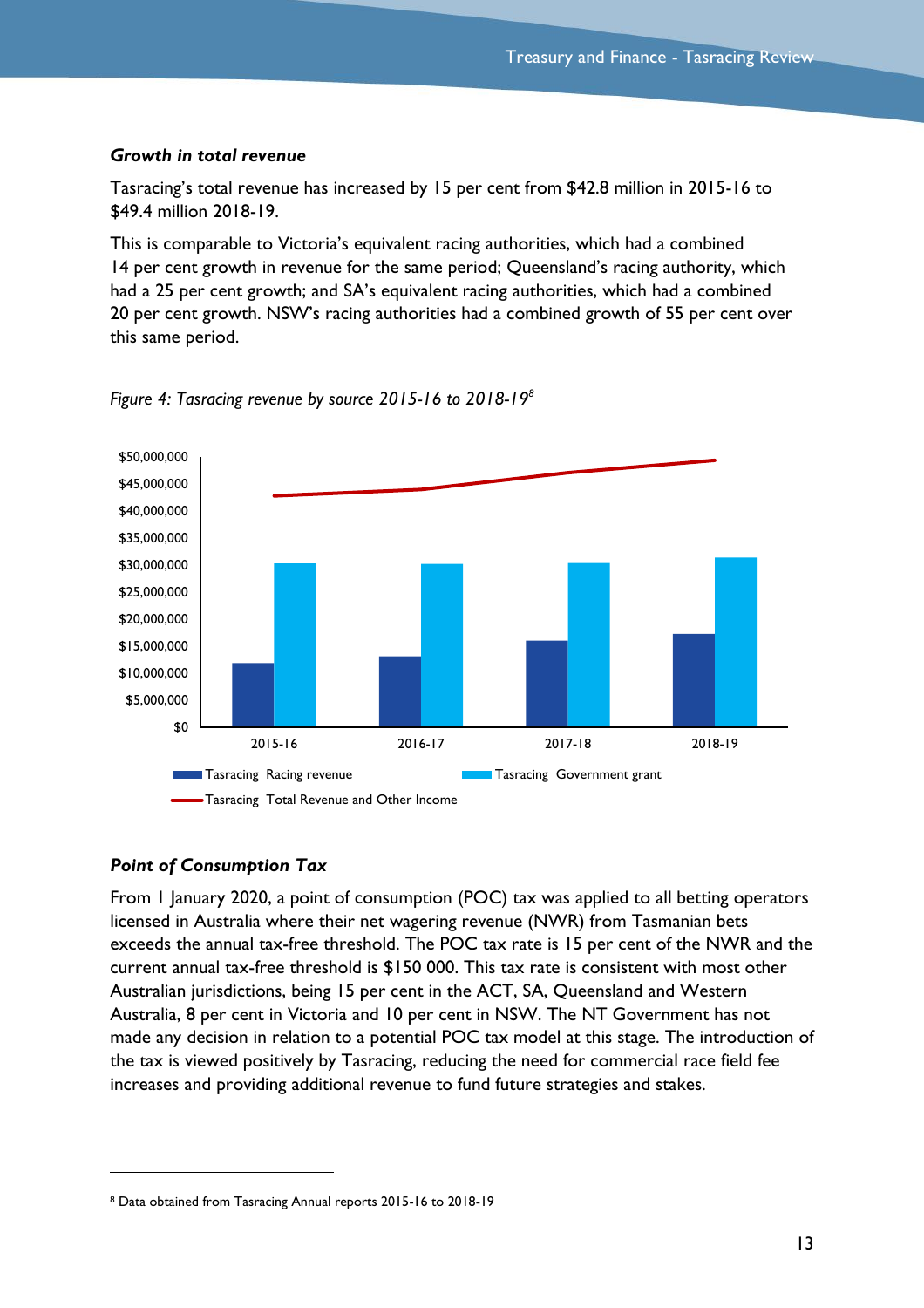Of the total annual POC tax collected by the Tasmanian Government, 80 per cent of the net benefit<sup>9</sup> will be distributed directly to Tasracing as grant funding to be used for investment in stakes, infrastructure and animal welfare with the share to be agreed each year as part of the Corporate Planning process. This funding arrangement has recently been formalised in a grant deed between the Tasmanian Government and Tasracing.

\$2.53 million of POC tax revenue will be distributed to Tasracing in 2020-21, based on the POC tax collected in 2019-20 for the initial 6 months after the tax was introduced.

 $\overline{a}$ 

<sup>&</sup>lt;sup>9</sup> Calculated as 80 per cent of the additional tax revenue collected by the Crown from the point of consumption tax over a 12 month period as determined in accordance with a formula outlined in the deed which adds collections from the point of consumption tax and annual wagering levy, less the totalizator wagering levy, multiplied by 80 per cent. The funds are paid to Tasracing in arrears on the actual receipts for the previous financial year.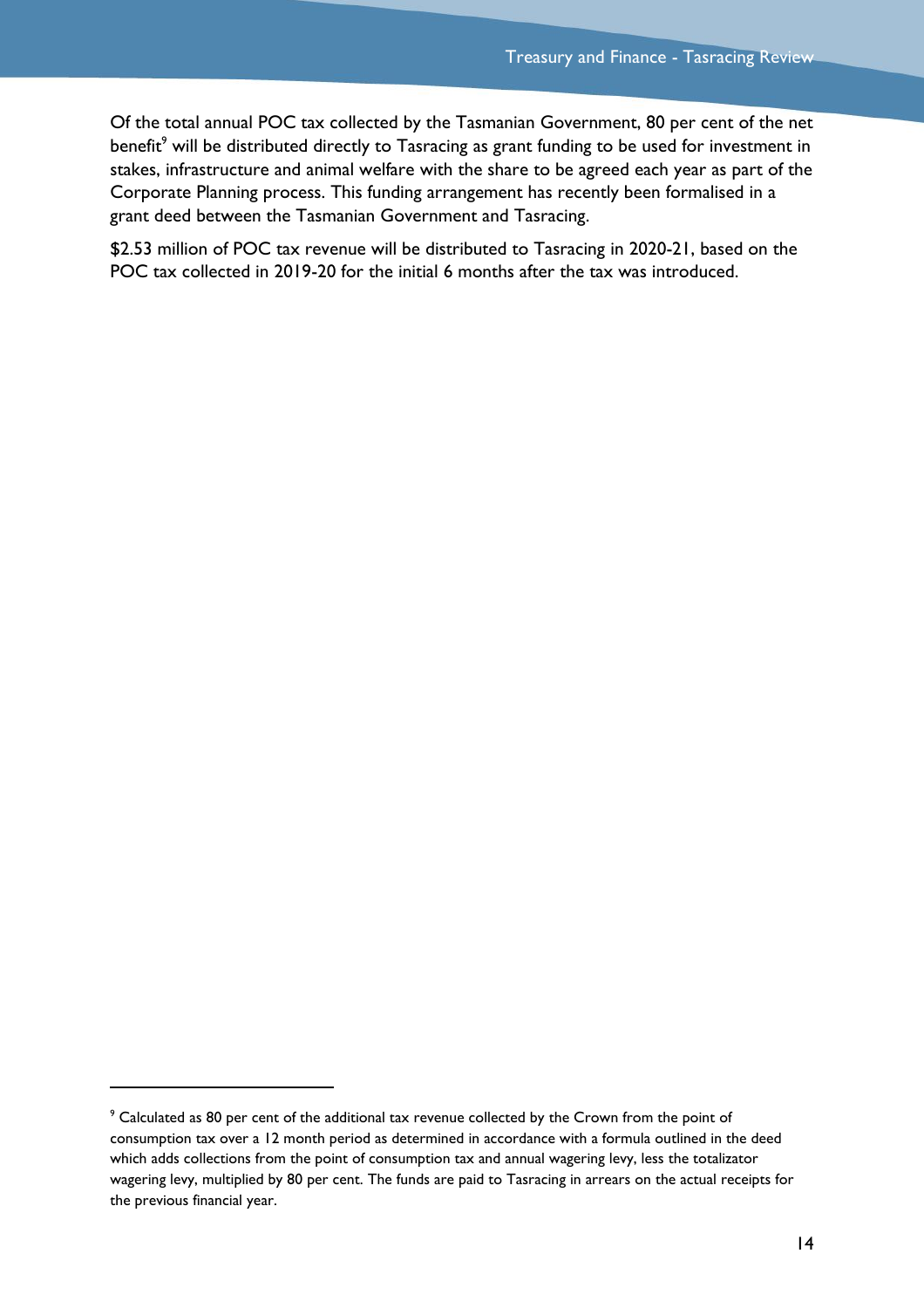## <span id="page-16-0"></span>**Expenditure**

## <span id="page-16-1"></span>OPERATING EXPENDITURE

Tasracing's largest expenditure each year is its prize money and industry funding expenses, comprising approximately half of total expenditure each year. The next biggest expenditure items are employee benefits, and race day and racing expenses (which includes training and racing facilities, race day and racing insurance expenditure).

## *Change over past four years*

In 2014-15, Tasracing committed \$23 million to stakes as part of a requirement in the 2009 State Government funding deed to maintain stakes in 'real terms' each year. Rather than increase Government funding, the funding deed was amended with the intention of enabling Tasracing to address its funding gap of approximately \$3 - \$5 million, and become commercially sustainable. In 2015-16, Tasracing undertook a stakes reset, which resulted in a nine per cent reduction in code allocations.

An analysis of Tasracing's profit and loss since the stakes reset in 2015-16 shows that total expenses have increased 21 per cent between 2015-16 and 2018-19. The most significant increase was in sales and marketing expenditure which increased 89 per cent during the four year period, although this accounts for only two per cent of total expenditure. Prize money and industry funding expenditure increased by 23 per cent over the period, which equates to an annual average growth rate of seven per cent. Over the same period, racing revenue grew 45 per cent, or 13 per cent on an average annual basis.

Key drivers of the increased employee benefits expense, which rose 15 per cent between 2015-16 and 2018-19 are wage indexation, and race day responsibilities being taken over by Tasracing from the clubs. An investment in digital and IT and a refocus on sales and marketing expenditure in relation to the online wagering market, investment in track maintenance and growing legal/compliance expenditure have all contributed to increased operating expenditure.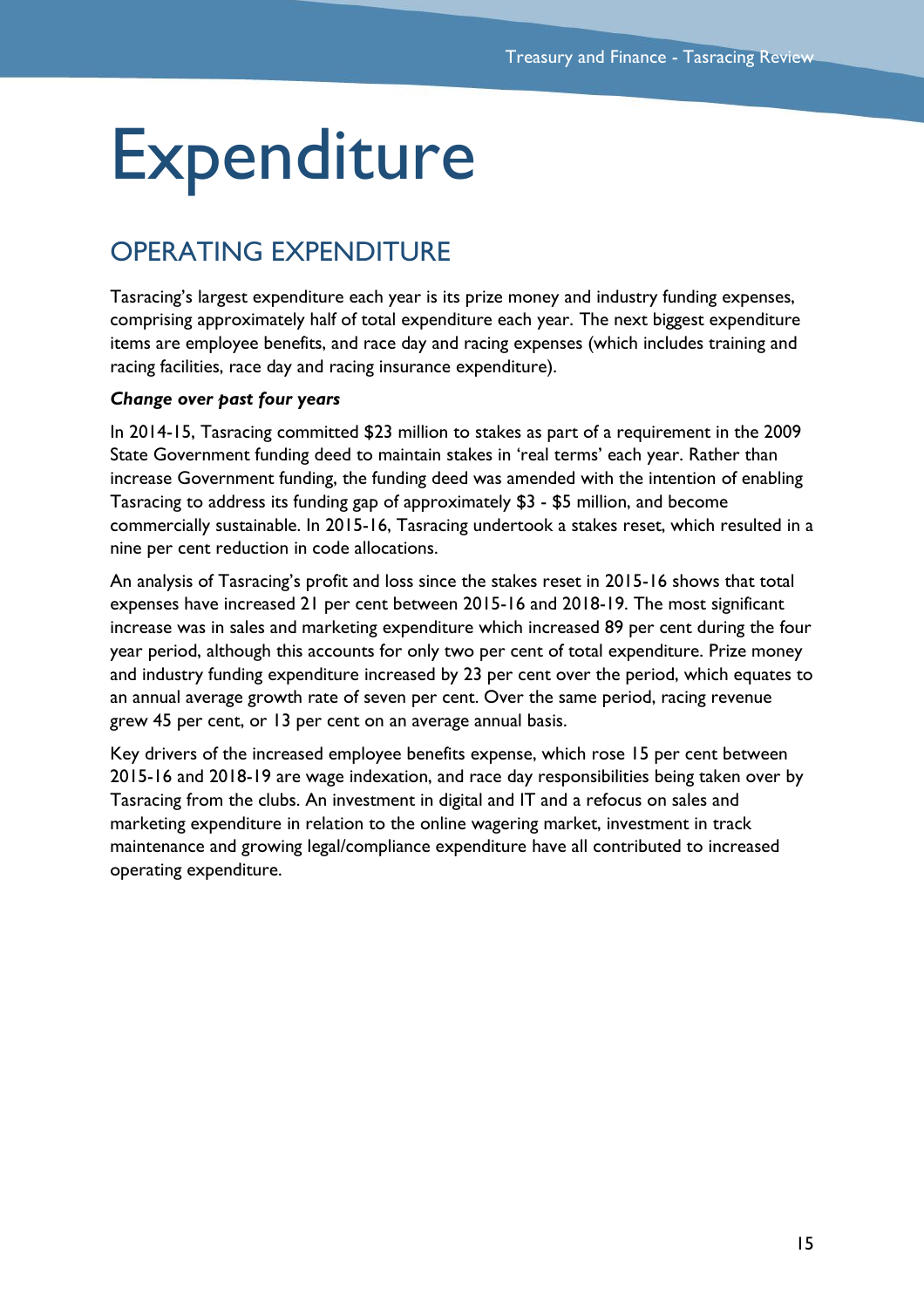| \$m                                                 | 2015-16 | $2016 - 17$ | $2017 - 18$ | 2018-19 | 4 year<br>change |
|-----------------------------------------------------|---------|-------------|-------------|---------|------------------|
| Revenue                                             |         |             |             |         |                  |
| Racing revenue                                      | 11.88   | 13.11       | 16.03       | 17.28   | 45%              |
| Government grant                                    | 30.29   | 30.21       | 30.40       | 31.38   | 4%               |
| Interest income                                     | 0.63    | 0.67        | 0.67        | 0.72    | 15%              |
| <b>TOTAL Revenue</b>                                | 42.79   | 43.99       | 47.09       | 49.37   | 15%              |
| <b>Expenses</b>                                     |         |             |             |         |                  |
| Prize money and industry funding                    | 21.77   | 22.71       | 24.87       | 26.79   | 23%              |
| Race day and racing expenses                        | 6.27    | 5.89        | 6.45        | 6.31    | 1%               |
| Depreciation & Amortisation                         | 3.82    | 3.47        | 3.79        | 3.97    | 4%               |
| Sales and marketing                                 | 0.60    | 0.91        | 1.63        | 1.14    | 89%              |
| <b>Employee benefits</b>                            | 6.81    | 7.20        | 7.44        | 7.84    | 15%              |
| Finance and leasing costs                           | 1.14    | 0.95        | 0.86        | 1.23    | 8%               |
| Other expenses                                      | 1.74    | 2.49        | 2.23        | 3.88    | 124%             |
| <b>TOTAL Expenses</b>                               | 42.15   | 43.61       | 47.28       | 51.15   | 21%              |
| <b>TOTAL Expenses excluding industry</b><br>funding | 20.38   | 20.90       | 22.41       | 24.36   | 20%              |
|                                                     |         |             |             |         |                  |
| <b>Profit / loss before tax</b>                     | 0.64    | 0.37        | $-0.19$     | $-1.78$ |                  |

*Table 3: Tasracing profit and loss 2015-16 to 2018-19<sup>10</sup>*

#### *Peer comparison*

 $\overline{a}$ 

A comparison of Tasracing's operating expenditure over the period 2015-16 to 2018-19 relative to its peers shows that Tasracing's operating expenditure has increased at a faster rate relative to its interstate tri-body peers (being Queensland and WA). Tasracing's four year growth rate is 21 per cent compared to eight per cent for Racing Queensland and four per cent for RWWA. However, when comparing operating expenditure relative to revenue, Tasracing is in line with its tri-body peers. In 2018-19, Tasracing's operating expenditure to revenue ratio was 104 per cent, compared to 96 per cent in Queensland and 132 per cent in WA. Queensland is the only jurisdiction where this ratio decreased between 2015-16 and 2018-19.

<sup>10</sup> Data obtained from Tasracing Annual reports 2015-16 to 2018-19.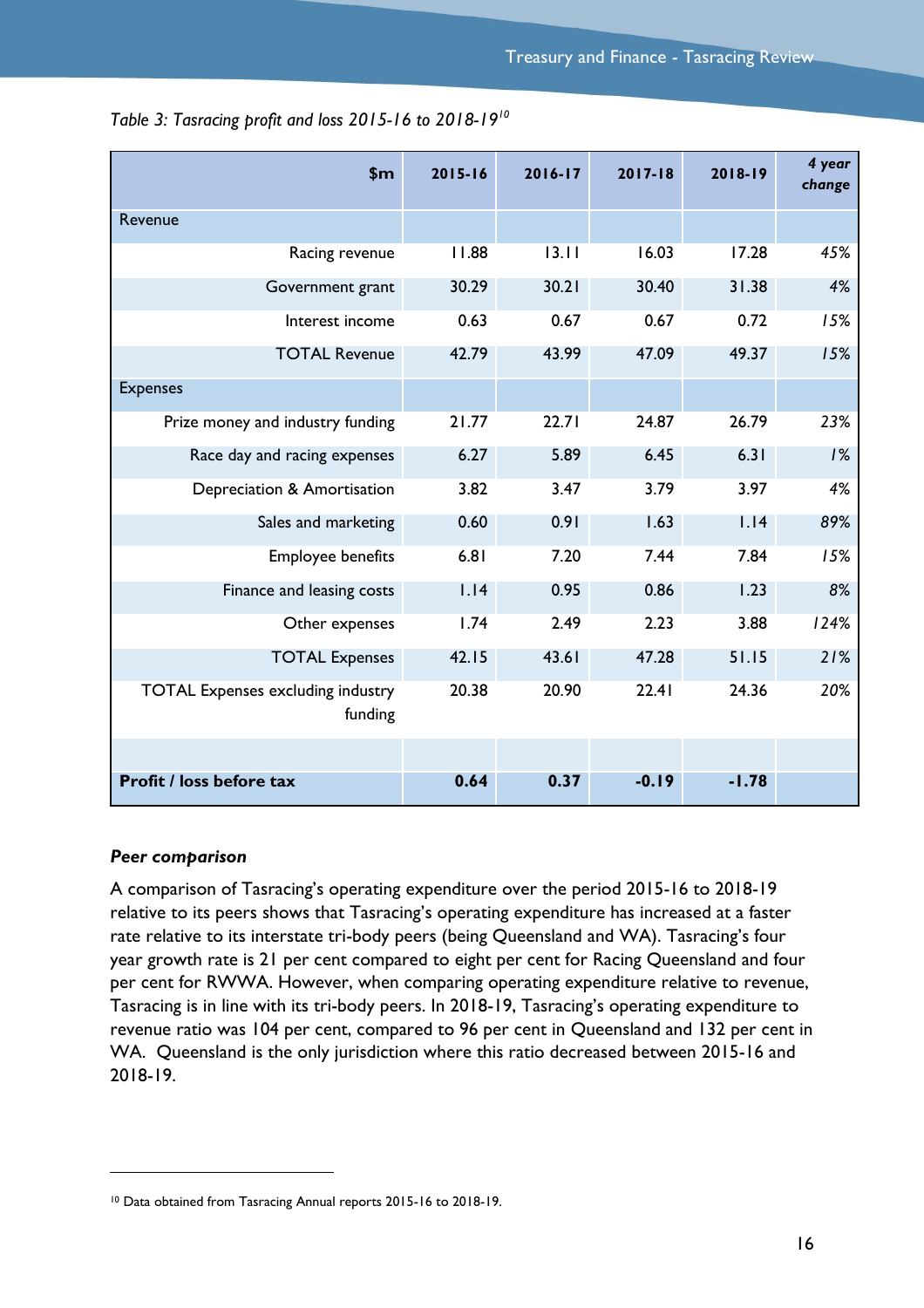An analysis of operating expenditure relative to the jurisdictions that have separate bodies for each of the three codes (being NSW, Victoria, and SA), shows that on average these jurisdictions have marginally lower ratios of operating expenditure to revenue.



*Figure 5: Operating expenditure to revenue ratio by jurisdiction 2015-16 to 2018-19<sup>11</sup>*

### *Administration expenditure*

Between 2015-16 and 2018-19, Tasracing's average administration expenditure as a proportion of total operating expenditure was one per cent.

While this percentage appears to be lower compared to the other tri code jurisdictions (2015-16 to 2018-19: two per cent for Queensland and nine per cent for WA), it is difficult to draw conclusions in relation to benchmarking specific expenses given the differences in reporting between jurisdictions and the way that various line items are broken down.

## *Marketing expenditure*

 $\overline{a}$ 

Between 2015-16 and 2018-19, Tasracing's average marketing expenditure as a proportion of total operating expenditure was two per cent.

Comparing this to the other tri code jurisdictions across that same period, Queensland's market expenditure was 0.7 per cent of total operating expenditure and WA's was 6.1 per cent. As noted previously, it is difficult to draw any conclusions in relation to benchmarking these figures as different jurisdictions will adopt different accounting methodologies when reporting marketing expenditure in publicly released financial statements.

<sup>&</sup>lt;sup>11</sup> Calculated using Annual reports from 2015-16 to 2018-19 for racing entities in each jurisdiction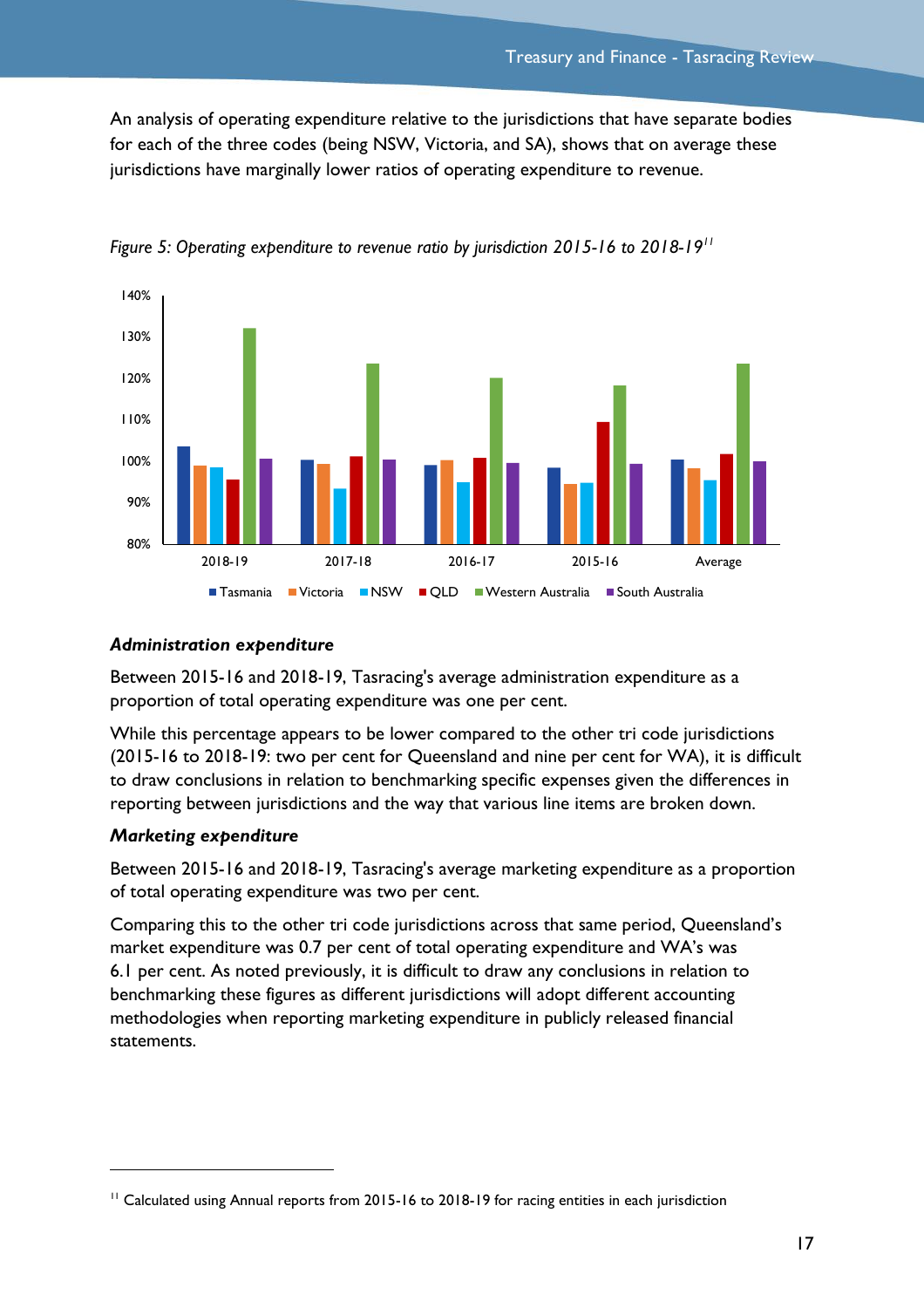#### *Legal expenditure*

None of the tri code jurisdictions, including Tasmania, have reported a separate line item in their financial statements in relation to legal expenditure. As such, it can only be assumed that such expenditure is included within total operating expenditure.

## <span id="page-19-0"></span>CAPITAL EXPENDITURE

In 2018-19, Tasracing's capital expenditure was \$8.3 million, which was considerably higher than previous years.

Tasracing on average spends a proportionally higher level of capital expenditure when expressed as a ratio to total operating expenditure than the other tri code jurisdictions. This is skewed somewhat by the level of spending in 2018-19 which reflects a major project, being the Elwick race course resurfacing. However, it is also likely that there are diseconomies of scale for Tasracing being a small jurisdiction maintaining a large number of sites spread out around the State.



*Figure 6: Capital expenditure as a proportion of operating expenditure 2015-16 to 2018-19 <sup>12</sup>*

## <span id="page-19-1"></span>INDUSTRY AND CODE FUNDING

### *Code allocations*

 $\overline{a}$ 

Tasracing's code funding allocations grew at an annual average growth rate of six per cent between 2015-16 and 2018-19. This is comparable with the other tri code bodies - Queensland Racing and RWWA, which had a six per cent and two per cent annual average growth respectively.

 $12$  Calculated using Annual reports from 2015-16 to 2018-19 for each jurisdiction.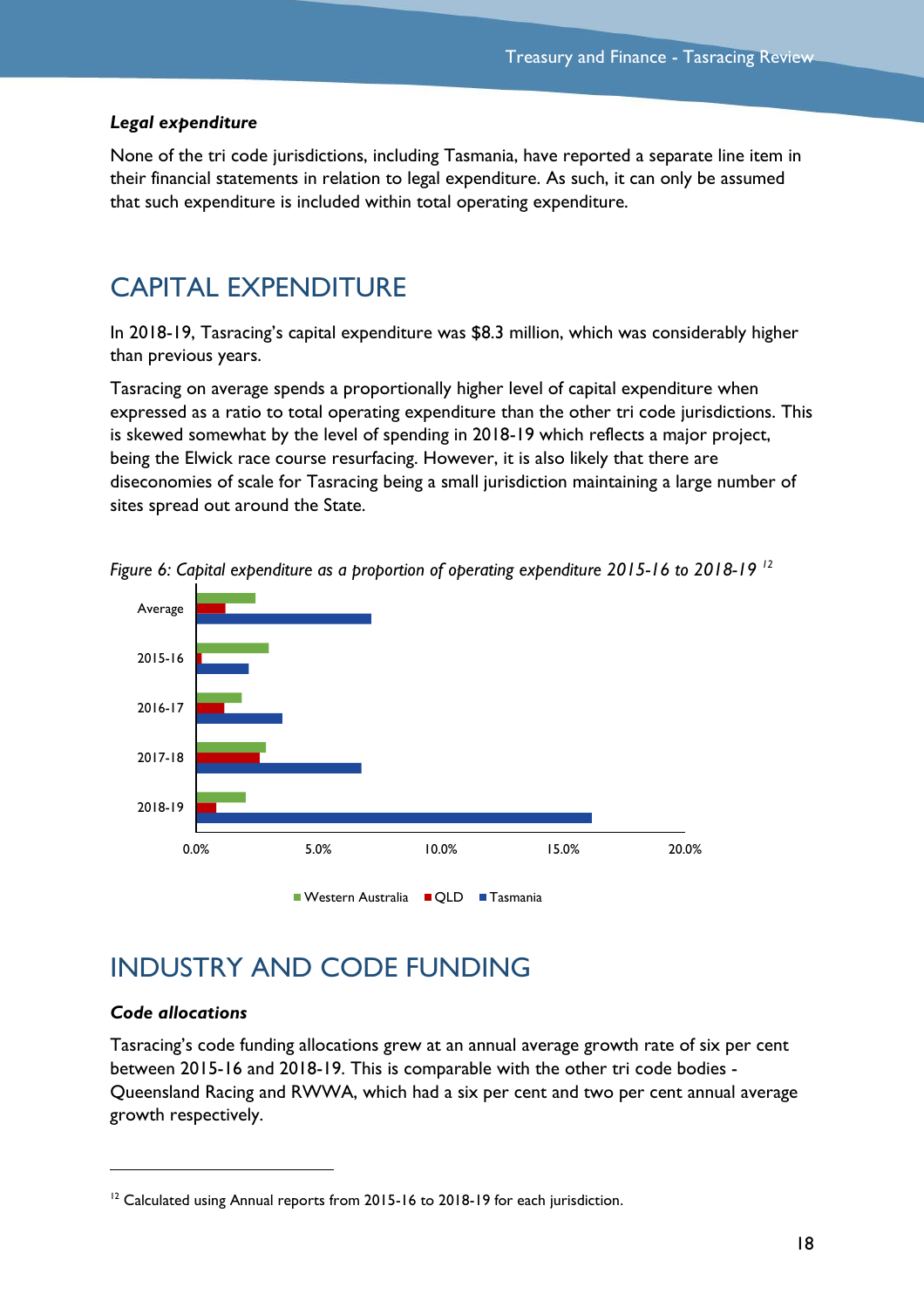Benchmarking Tasracing to its tri code peers prior to the stakes reset in 2015 shows that Tasracing's annual average growth rate in code allocations between 2014-15 and 2018-19 of two per cent is lower when compared to the peers. Racing Queensland and RWWA's code allocations grew six per cent and three per cent on an average annual basis respectively during that same period.

Tasracing was not the only peer to decrease code allocations during the period. Between 2015-16 and 2016-17, Racing Queensland decreased its code allocations by six per cent, although this was following an increase of seven per cent in the year prior.





#### *Prize money*

 $\overline{a}$ 

Overall, prize money in the Tasmanian racing industry (when combined for all three codes) has grown at a lower rate when compared to other jurisdictions over the past five years, largely due to the stakes reset in 2015. However, when looking at the four year period between 2015-16 and 2018-19, Tasmania's growth in prize money is comparable to growth rates in other jurisdictions.

Prize money in Tasmania grew at an annual average growth rate of seven per cent between 2015-16 and 2018-19, in line with the national average of eight per cent. NSW had the largest growth in prize money across the three codes with an annual growth rate of 13 per cent between 2015-16 and 2018-19. SA recorded the lowest growth rate, averaging one per cent annually over the four year period.

<sup>&</sup>lt;sup>13</sup> Calculated using Annual reports from 2014-15 to 2018-19 for each jurisdiction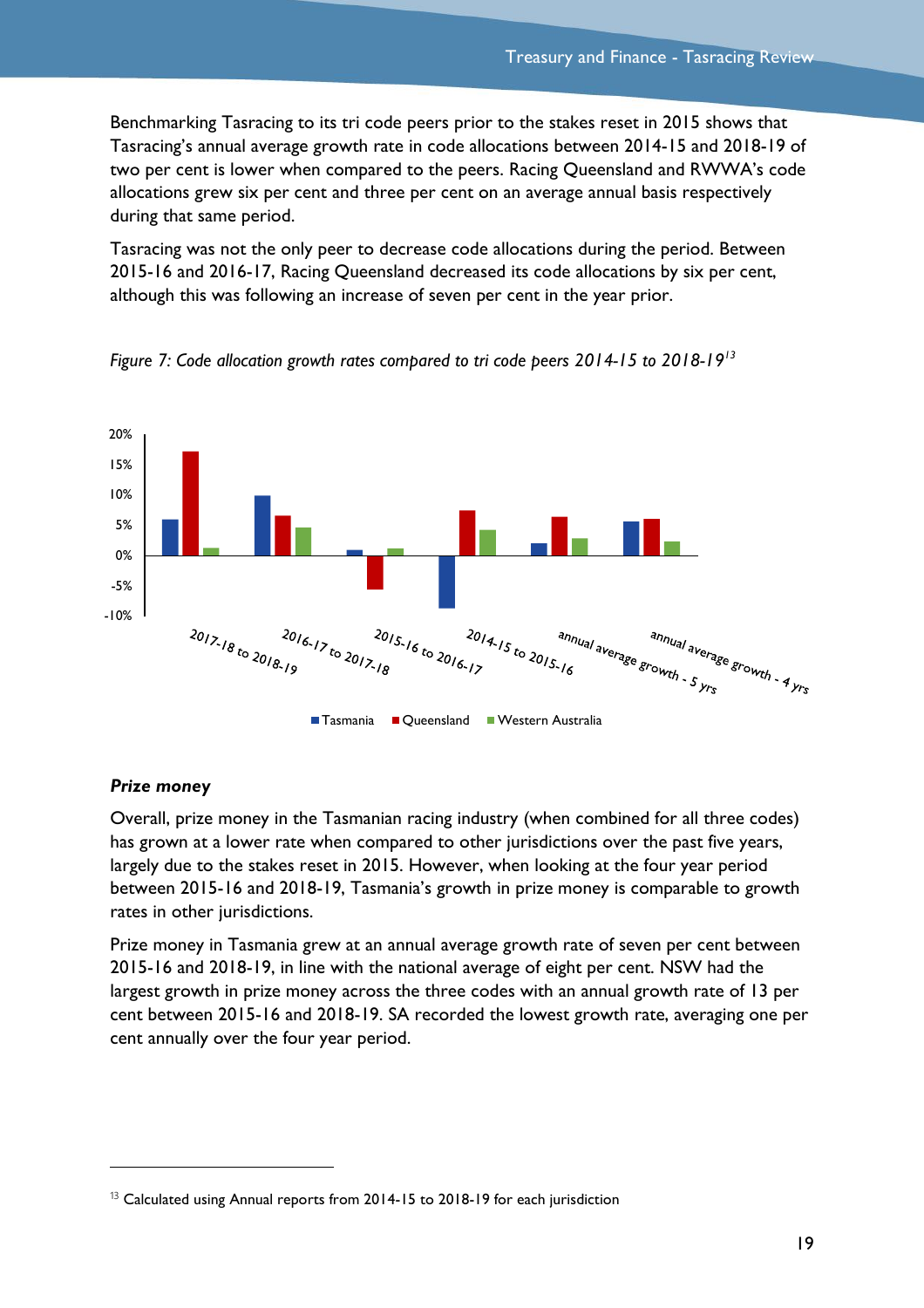

*Figure 8: Growth in total prize money by jurisdiction 2014-15 to 2018-19<sup>14</sup>*

■ Tasmania ■ Victoria ■ New South Wales ■ Queensland ■ Western Australia ■ South Australia ■ Average

#### *Prize money by code*

 $\overline{a}$ 

The thoroughbred code had higher levels of growth in prize money at a national level, with a nine per cent annual average growth rate between 2015-16 and 2018-19. Whilst Tasmania's thoroughbred prize money growth was the highest of the three codes, averaging seven per cent over the four year period, it was below the national average.

Tasmania has had the second highest growth in prize money for harness racing over the period between 2015-16 and 2018-19, with its seven per cent annual growth only surpassed by NSW's growth rate of eight per cent. The national average growth rate in harness racing prize money was three per cent annually over this four year period.

Tasmania's growth in prize money for greyhound racing of seven per cent has been slightly ahead of the national average of five per cent annually between 2015-16 and 2018-19.

<sup>&</sup>lt;sup>14</sup> Calculated using Annual reports from 2015-16 to 2018-19 for each jurisdiction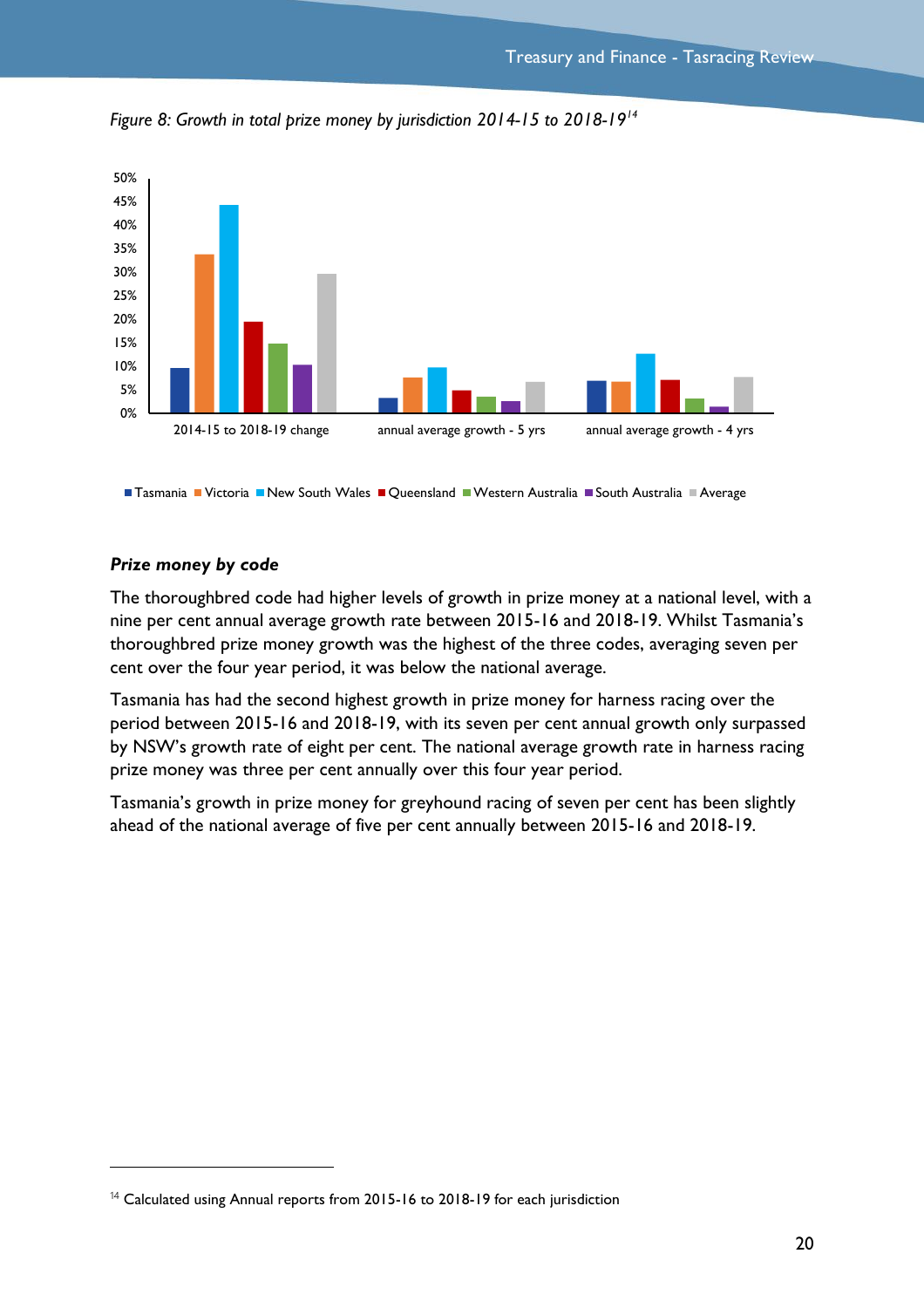

*Figure 9: Annual growth in prize money by code for each jurisdiction 2015-16 to 2018-19<sup>15</sup>*

#### *Prize money by race type*

l

The thoroughbred industry provides statistics on prize money paid by each jurisdiction for various race classes.<sup>16</sup> The highest classes of thoroughbred racing in Australia are group 1, group 2, and group 3 races. Tasmania does not host any group 1 or group 2 races, however there are four group 3 races held each year in Tasmania, and 12 listed races in total. To gain 'listed' status, a race must have been run at least three times, and offer a minimum of \$70 000 in prizemoney.

Tasmania's average prize money for a listed race in 2017-18 was \$112 083. This compares to a national average of \$125 677.<sup>17</sup>

<sup>15</sup> WA's target rate of three per cent has been included as actual data was unavailable. Calculated using Annual reports from 2015-16 to 2018-19 for each jurisdiction.

<sup>16</sup> Racing Australia, A Guide to the Racing Industry in Australia 2017- 2018.

<sup>17</sup> Racing Australia, A Guide to the Racing Industry in Australia 2017- 2018.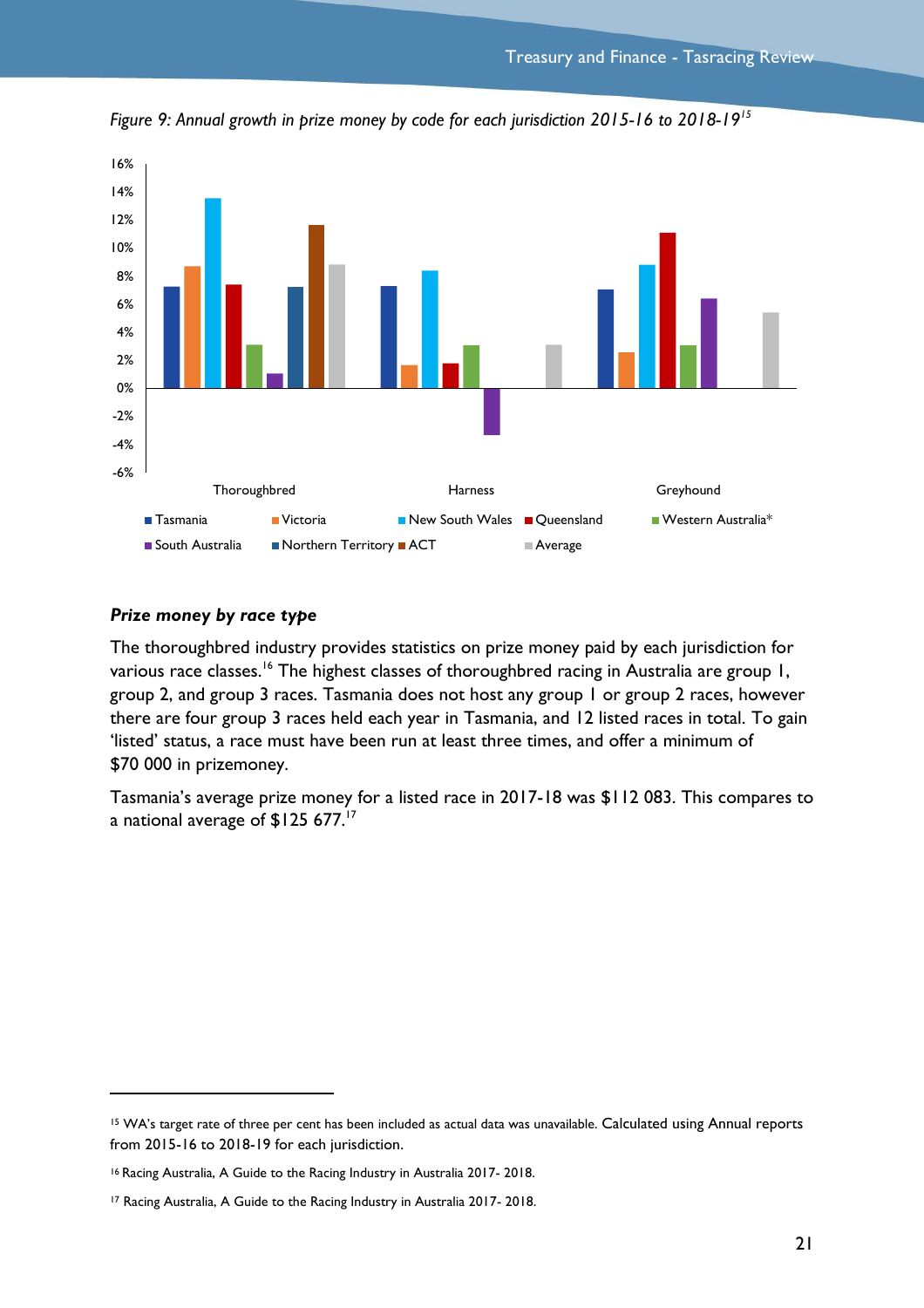



### *COVID-19 response and effect on prize money*

Tasmania was the only jurisdiction that did not reduce prize money in response to the COVID-19 pandemic, however Tasmania was also the only jurisdiction to temporarily shut down the racing industry with the industry shut down for 10 weeks between April and June 2020. Most jurisdictions announced temporary reductions in prize money to some or all of their racing meets, which have since mostly returned to pre-COVID-19 levels.

 $\overline{a}$ 

 $^{18}$  Racing Australia, A Guide to the Racing Industry in Australia 2017-2018.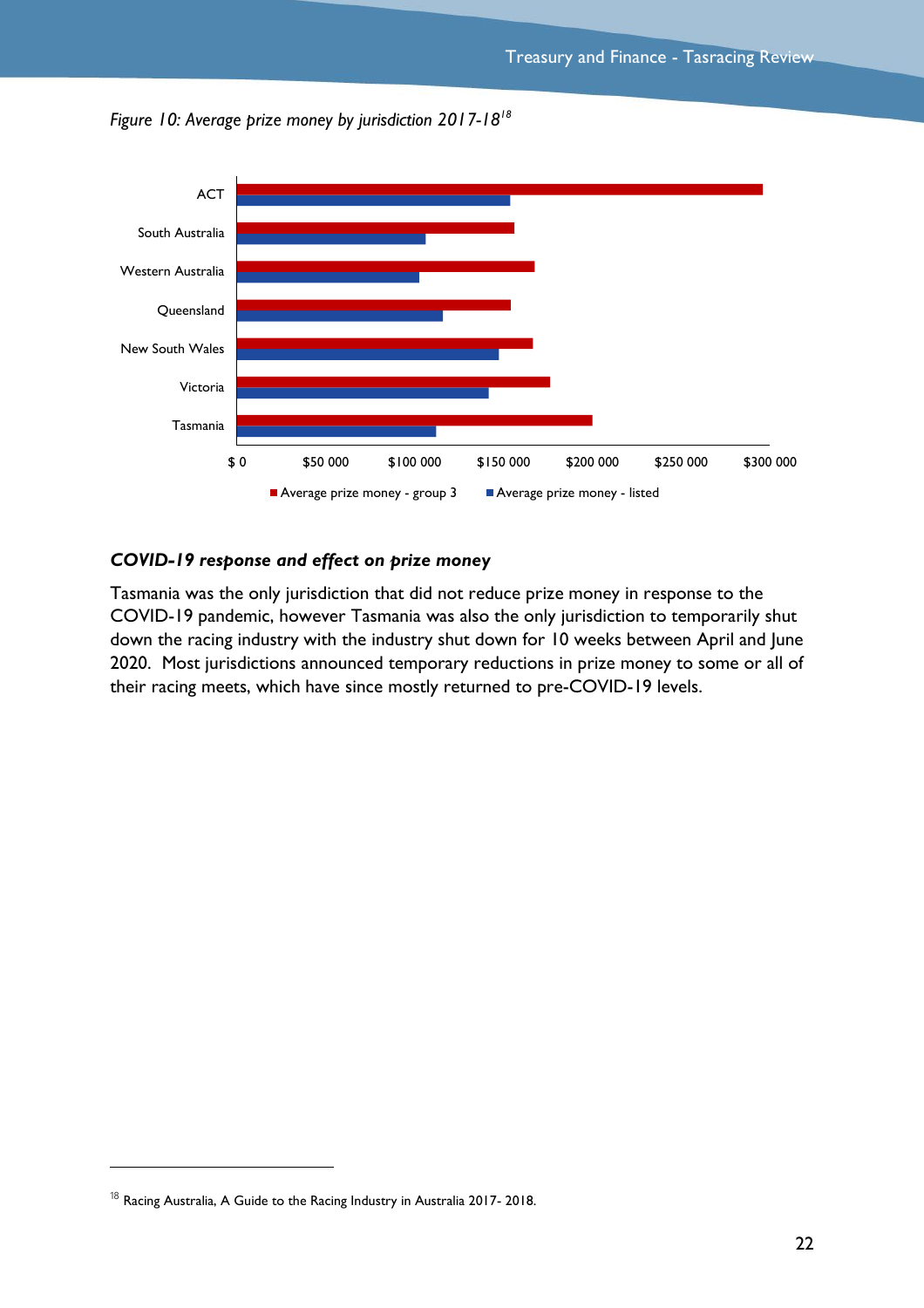# <span id="page-24-0"></span>Economic benefit of Tasracing

## <span id="page-24-1"></span>METHODOLOGY

There are various approaches that may be taken to determine the economic value of an industry. Essentially, there are two basic components of economic impact analysis: a direct component and a flow on component. The direct employment and economic impacts of the racing industry can be measured by activities such as the number of people employed by a specific code. Flow on impacts generated by the industry are not so obvious, and as such as typically calculated using the 'multiplier effect' of direct activity.

The use of multipliers can be problematic. There are no state based input output tables produced by the Australian Bureau of Statistics, meaning many multipliers are derived using the national tables, with an industry structure that is different from Tasmania.

As well as this, one of the most significant constraints in using multipliers is that they implicitly assume that there is no supply-side constraint in the economy. Essentially, they assume that extra output can be produced in one area of an economy without taking resources, such as labour, away from other activities.

Multipliers for small regions are generally smaller than national multipliers as they take account of leakage that takes account of spending that occurs through spending outside the local economy.

This means that multipliers that are based on national input-output tables are likely to overstate the economic impacts of an initiative, including the expected number of jobs generated by the initiative.

Previous reports on the Tasmanian racing industry have involved the use of industry surveys and the adoption of a multiplier approach to estimate the contribution of the racing industry to the broader economy.

Given the limitations with using national input output models in a Tasmanian context, this desktop review of the Tasmanian racing industry has assessed mostly publicly available data sources in order to evaluate the economic contribution of the racing industry in Tasmania, with a focus on:

- employment and income indicators;
- participation statistics; and
- wagering and gambling activity.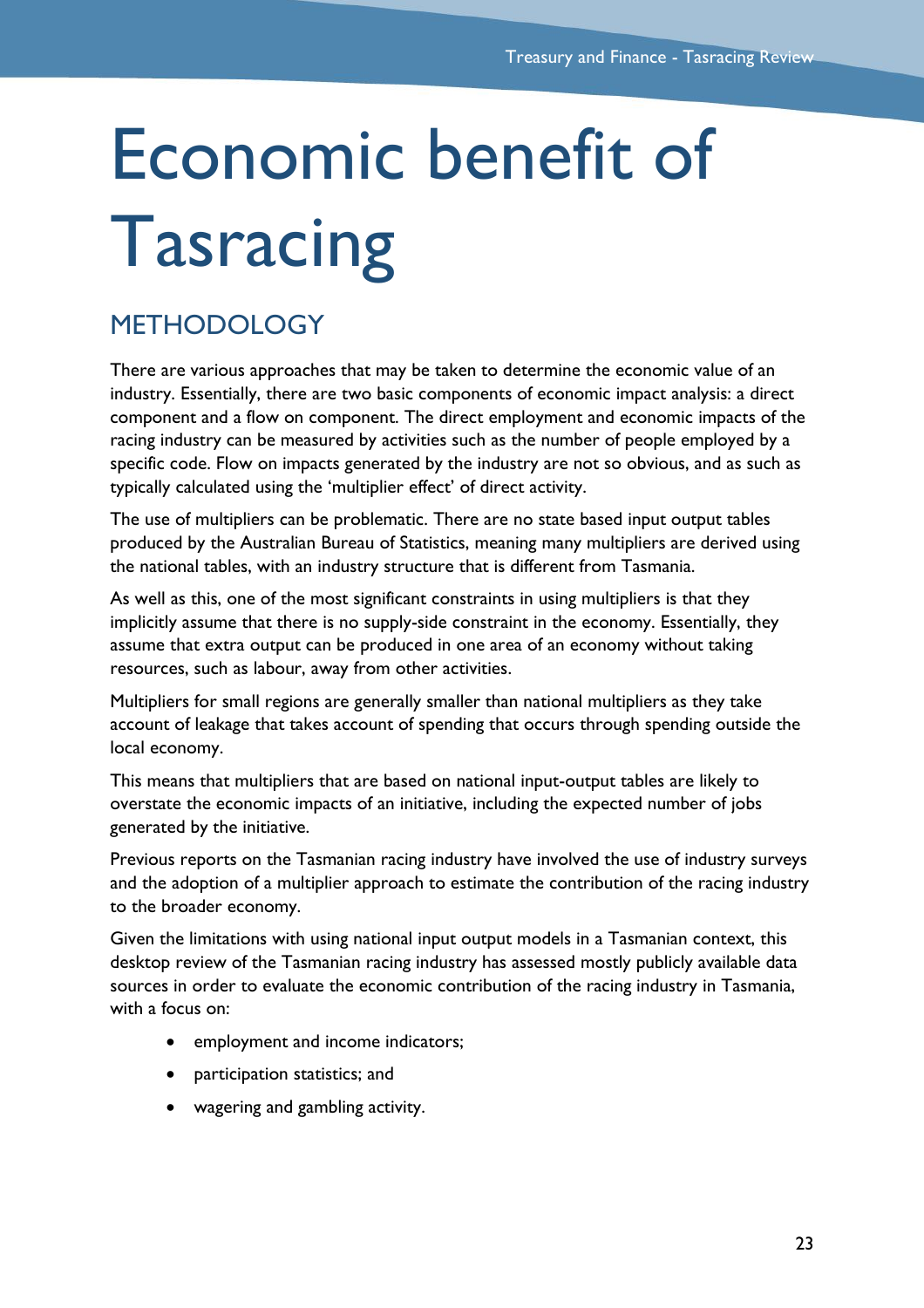## <span id="page-25-0"></span>PREVIOUS REPORTS

There have been two previous reports on the Tasmanian racing industry in the last decade that are noteworthy and relevant to this report.

A 2013 report on the size and scope of the Tasmanian racing industry, prepared by the consulting firm IER<sup>19</sup>, claimed the industry contributed more than \$103 million annually to the Tasmanian economy via employment and spending, and was responsible for sustaining just under 1 000 direct and indirect full time equivalent (FTE) jobs in Tasmania. IER used an economic multiplier to calculate those values.

It is important to note that reports with strong reliance on economic multipliers can be inherently unreliable and problematic. Put simply, if a multiplier effect was included for all existing industries in Tasmania when estimating their economic contribution to the State, the combined effect would be that Tasmania's economy would be two or three times its current size.

It is also important to consider whether direct employment genuinely represents net additional employment for a region and therefore positive economic growth. While it is generally reasonable to expect jobs in a construction phase of a project to constitute additional employment, this is not always the case for jobs in an operational phase. For example, in the case of an industry that relies on Tasmanian consumers, a new business may simply transfer economic activity (and therefore employment) from an existing business in that industry rather than creating new jobs or activity.

These are important factors to consider when considering the reliability of the report prepared by IER and its conclusions regarding economic contribution and employment.

In June 2020, the three Southern Tasmanian Racing Clubs (Tasmanian Racing Club (TRC), Tasmanian Trotting Club (TTC), and the Hobart Greyhound Racing Club (HGRC)) jointly commissioned a research paper entitled *Stakesmoney available to the Tasmanian Racing Industry*. <sup>20</sup> The report was largely focused on the importance of stakes money as being a key driver of growth in the racing industry, which could perhaps address concerns regarding the decline in the scale of the industry.

This report identified declining participation across all three racing codes. For example, the report stated that the number of horses in thoroughbred racing in Tasmania decreased by 22 per cent between 2011-12 and 2018-19, and decreased by 39 per cent in harness racing during this period. It also stated that the number of locally bred greyhound pups declined by 70 per cent between 2014 and 2019. The report alluded to the fact that an increase in stakes money would have the ability, or be the sole solution, to address these declining statistics. However, it did not provide any concrete evidence of this.

<sup>19</sup> IER Pty Ltd, Size and Scope of the Tasmanian Racing Industry, 2013.

<sup>20</sup> Clarke, Dr TE, Stakes money available to the Tasmanian Racing Industry, 2020.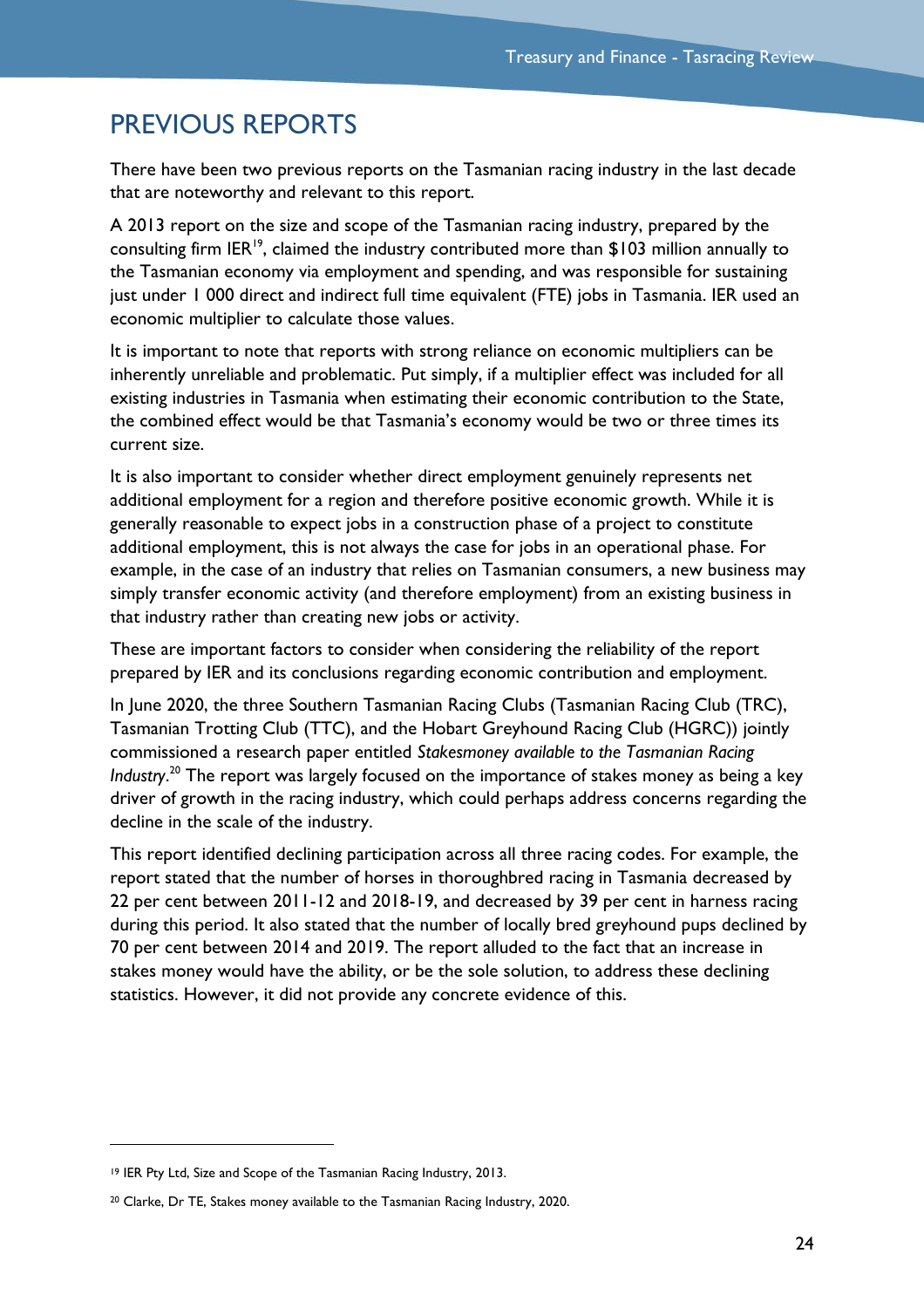It is also worth noting that indicators published in this report in relation to the other Australian states indicated a general downward trend in terms of participation in the racing industry on a national scale.<sup>21</sup> Anecdotal evidence suggests that this trend is largely driven by a shift in societal attitudes towards racing, particularly in relation to concerns for animal welfare and the social impacts of gambling. However, there has been no conclusive study supporting the reasons for this downward trend.

## <span id="page-26-0"></span>EMPLOYMENT AND INCOME

While the IER Report suggests that the Tasmanian racing industry was directly and indirectly responsible for sustaining just under 1 000 full time equivalent (FTE) jobs in Tasmania, according to the most recent ABS census data (2016), of the total workforce in Tasmania, 181 people derived their main income from the racing industry. This equates to 0.08 per cent of the Tasmanian workforce. <sup>22</sup> The ABS data includes individuals engaged in administering horse and dog racing activities, operating venues for horse and dog racing, operating horse racing stables or dog racing kennels, and those involved with horse and dog racing training services. The ABS census data does not include any gambling related, or other associated activities related to the three codes of racing. Furthermore as this only includes individuals that identified as deriving their primary income from the racing industry, it may understate the total actual employment in the industry.

These statistics also reflect the fact that many involved in the industry are unpaid volunteers. This assumption is consistent with the findings in a report prepared by Economic and Market Development Advisors (EMDA) in 2007 in relation to the Tasmanian racing industry, which indicated that more than 35 per cent of participants in the industry were volunteers.<sup>23</sup>

Table 4 shows that the percentage of Tasmanian total employment in the racing industry is consistent with the national trend.

<sup>21</sup> Racing Australia, A Guide to the Racing Industry in Australia 2012-2013 to 2018- 2019.

<sup>22</sup> Australian Bureau of Statistics, 2016 Census - Employment, Income and Education.

<sup>&</sup>lt;sup>23</sup> Economic and Market Development Advisors, Economic Impact of the Tasmanian Racing Industry, 2007.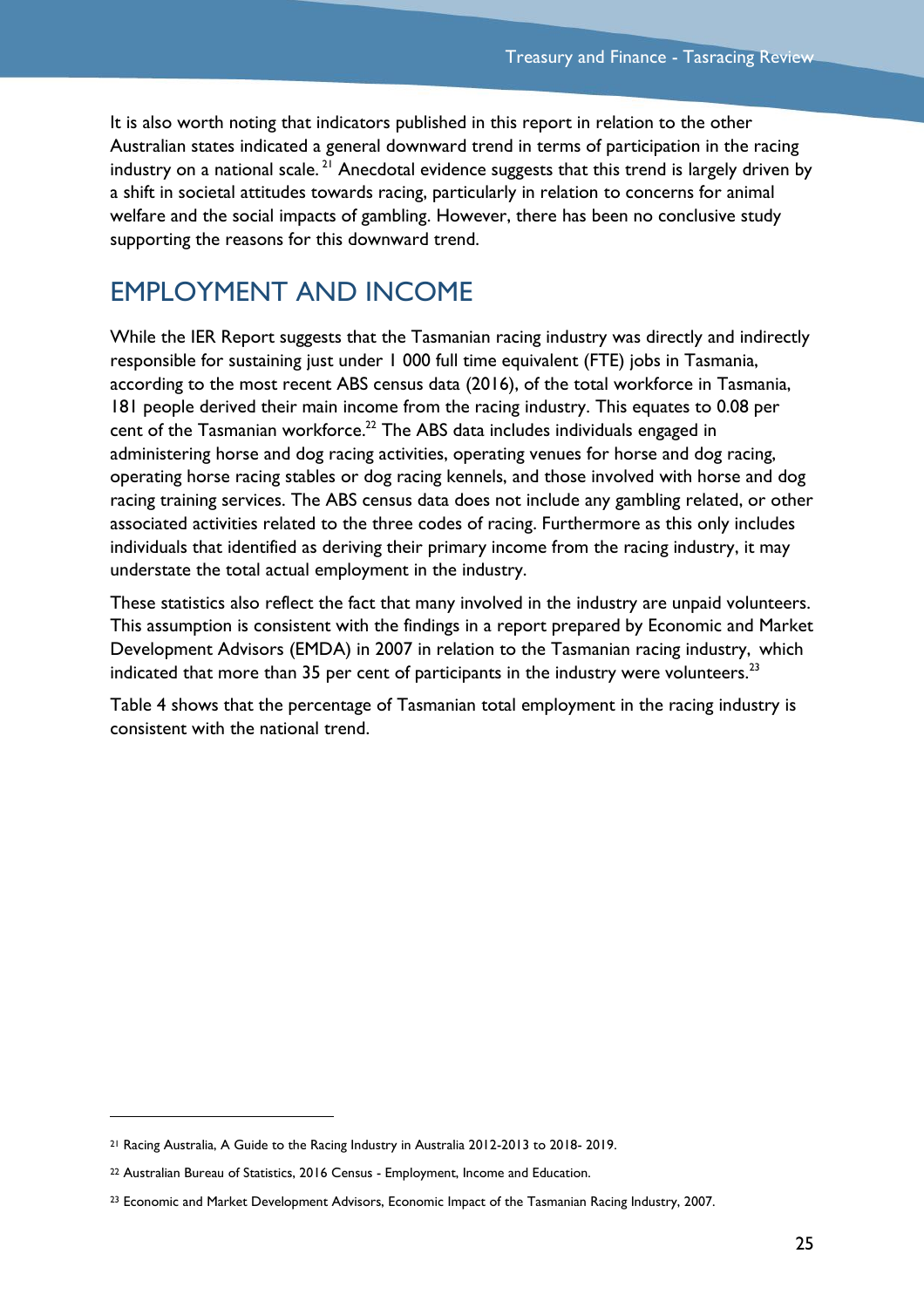| <b>Region</b>                       | <b>Racing labour</b><br>force | <b>Proportion of total</b><br>employment |
|-------------------------------------|-------------------------------|------------------------------------------|
| Tasmania                            | 8                             | 0.08%                                    |
| Victoria                            | 3 4 6 9                       | 0.12%                                    |
| New South Wales                     | 2846                          | 0.08%                                    |
| Queensland                          | 1423                          | 0.06%                                    |
| Western Australia                   | 867                           | 0.07%                                    |
| South Australia                     | 607                           | 0.08%                                    |
| <b>Northern Territory</b>           | 108                           | 0.10%                                    |
| <b>Australian Capital Territory</b> | 70                            | 0.00%                                    |
| Total (national)*                   | 9 5 8 3                       | 0.08%                                    |

Table 4: National labour force employed in racing related professions<sup>24</sup>

\*includes some unspecified.

l

Income data from the 2016 Australian census showed that of the 181 Tasmanians who generated their main source of income from the racing industry, more than one third earned less than \$25 000 per annum, and had a median income between \$26 000 and \$33 799 in 2016. This is lower than the national median range of \$33 800 to \$41 599 for the racing industry, and compares to the national median income for employed persons of between \$41 600 and \$51 999.

Nationally, statistics show that the employment level for the horse and dog racing activities industry fluctuated between the years 2000 and 2020, peaking in 2009 and 2017 (around 13 900 and 14 200 respectively). In 2020, the national employment level for this industry was around 9 800, increasing from an employment level of 6 000 in 2019, which was one of the lowest levels recorded since 2000. National levels are predicted to decrease to around 7 300 over the next four years to 2024.<sup>25</sup> Data provided on the Australian Industry and Skills Committee website shows that close to 24 per cent of the horse and dog racing activities industry workforce is employed as livestock farm workers, and 19 per cent as animal attendants and trainers.

Based on an assessment of levels of training provided by the industry in 2019, the Australian Industry and Skills Committee found that the overwhelming majority (78 per cent) of industry participants are trained by private training providers, with the remaining trained at either school or TAFE. This data also shows a steady decline in apprentice and trainee commencements and completions over the last two decades.

<sup>24</sup> Australian Bureau of Statistics, 2016 Census - Employment, Income and Education.

<sup>&</sup>lt;sup>25</sup> Australian Industry and Skills Committee website, [https://nationalindustryinsights.aisc.net.au/industries/racing,](https://nationalindustryinsights.aisc.net.au/industries/racing) 2020.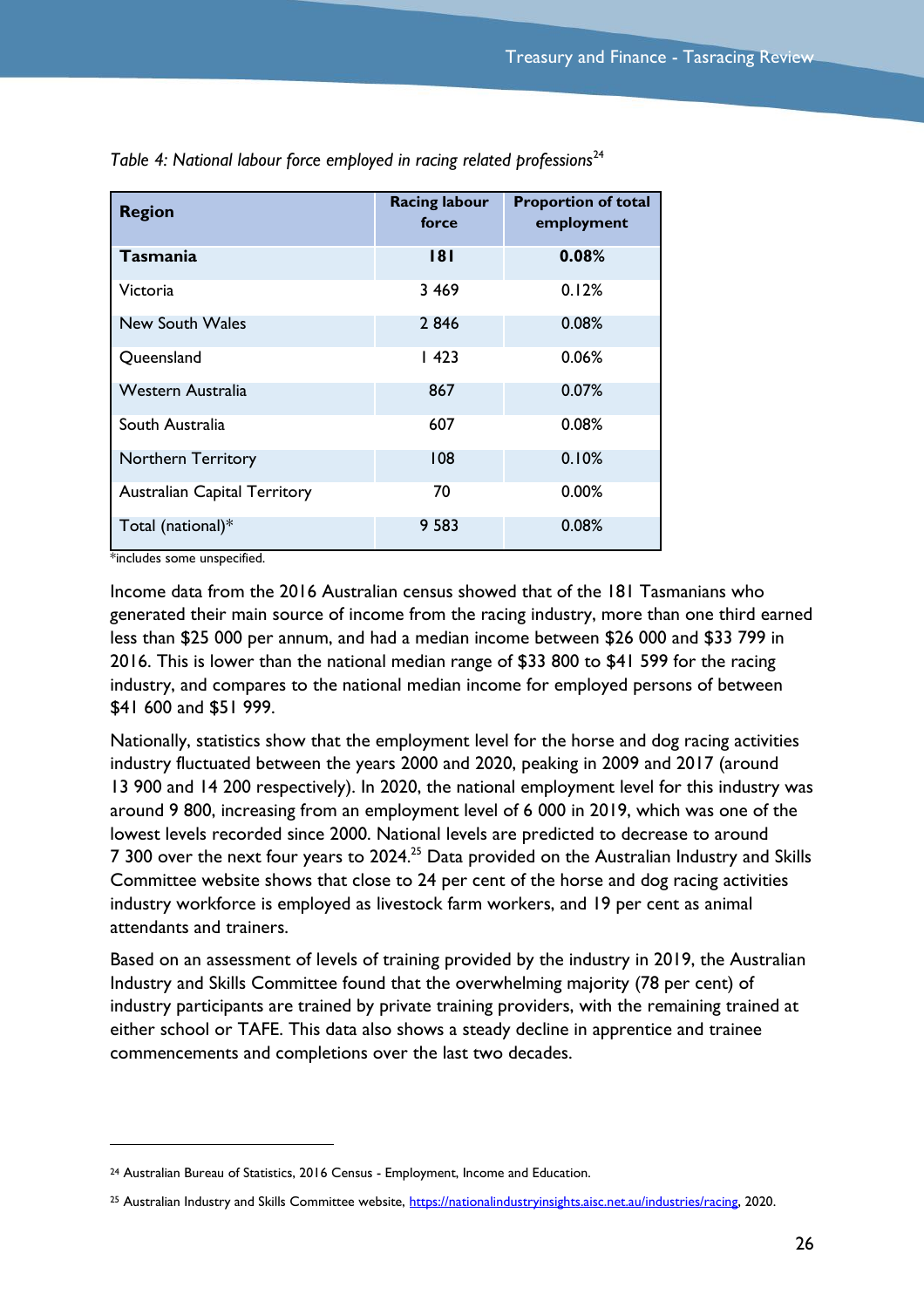## <span id="page-28-0"></span>INDUSTRY PARTICIPATION

The thoroughbred and harness codes of racing publish annual data on participation within their industry. The national greyhound industry body does not disclose participation data for the code, however breeding statistics are available which provide some indication of trends within the code, in addition to racing data published by each jurisdiction annually.

### *Thoroughbred racing*

National statistics regarding participation in the thoroughbred racing code are frequently published, providing regular and frequent insight into the code and related participation trends. Such statistics include the number of trainers, jockeys, bookmakers, and horse race owners.

Over the past four years, statistics show a decline in industry participation across the thoroughbred racing industry in Tasmania. For instance, in Tasmania between 2015-16 and 2018-19:

- Registered bookmakers decreased from 8 to 6;
- Registered jockeys decreased from 33 to 26;
- Registered trainers decreased from 92 to 81; and
- Registered race horse race owners decreased from 1 688 to 1 634.

This is consistent with the national trend for the period between 2015-16 and 2018-19, with statistics showing a decline or minimal participation growth across all jurisdictions, as outlined in [Figure 11](#page-29-0) below.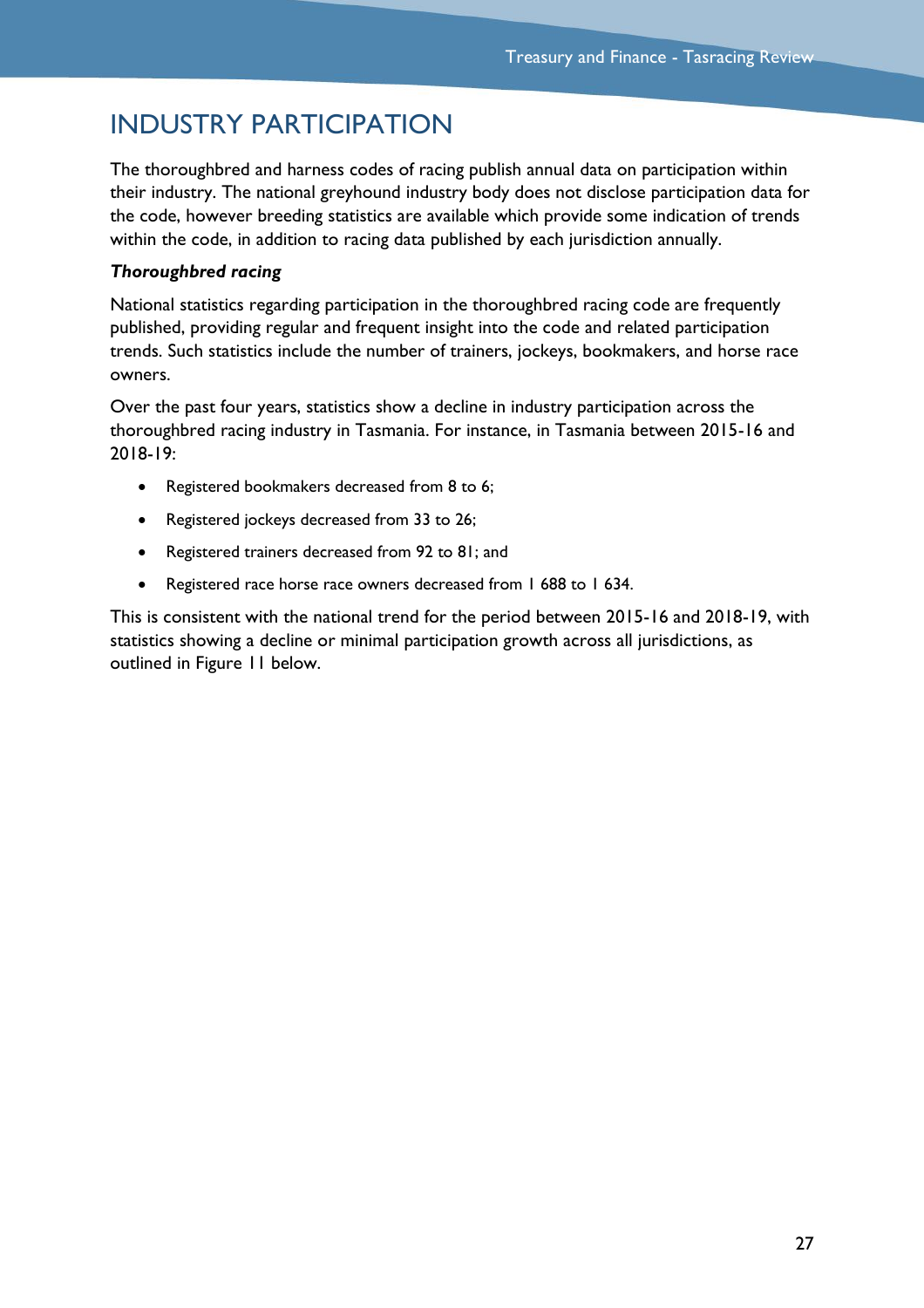

<span id="page-29-0"></span>*Figure 11: Thoroughbred racing participation growth 2015-16 to 2018-19*<sup>26</sup>

### *Harness racing*

The national harness racing association publishes annual statistics on the number of drivers and trainers involved in the industry.

*[Table 5](#page-29-1)* shows that over the last four years (between 2015-16 and 2018-19) there has been a noticeable decline in harness racing participation on a national level.

<span id="page-29-1"></span>This general downward trend over the four year period is consistent with the longer term trend which shows a decline in some major indicators of more than 30 per cent over the past 10 years, and more than 50 per cent over the past 20 years.

| <b>Harness</b><br><b>Summary</b> | 2015-16 | $2016 - 17$ | $2017 - 18$ | 2018-19 | <b>Change</b><br>$2015 - 16$<br>to<br>2018-19 |
|----------------------------------|---------|-------------|-------------|---------|-----------------------------------------------|
| <b>Drivers</b>                   | 2 4 3 7 | 2 2 7 8     | 2 2 5 6     | 2 0 6 6 | $-15.22%$                                     |
| Trainers                         | 3 4 8 4 | 3 2 8 9     | 3 195       | 3015    | $-13.46%$                                     |

*Table 5: Harness racing participation, Australia, 2015-16 to 2018-19<sup>27</sup>*

Most jurisdictions also provide a snapshot of participation within their region on an annual basis. Between 2015-16 and 2018-19, the Tasmanian harness racing industry showed some signs of growth with the number of starters increasing 13 per cent, the number of meets

<sup>26</sup> Racing Australia, A Guide to the Racing Industry in Australia 2012-2013 to 2018- 2019.

Gaming and Wagering Commission of WA. Annual Report 2017-18.

<sup>27</sup> Harness Racing Australia, 2019.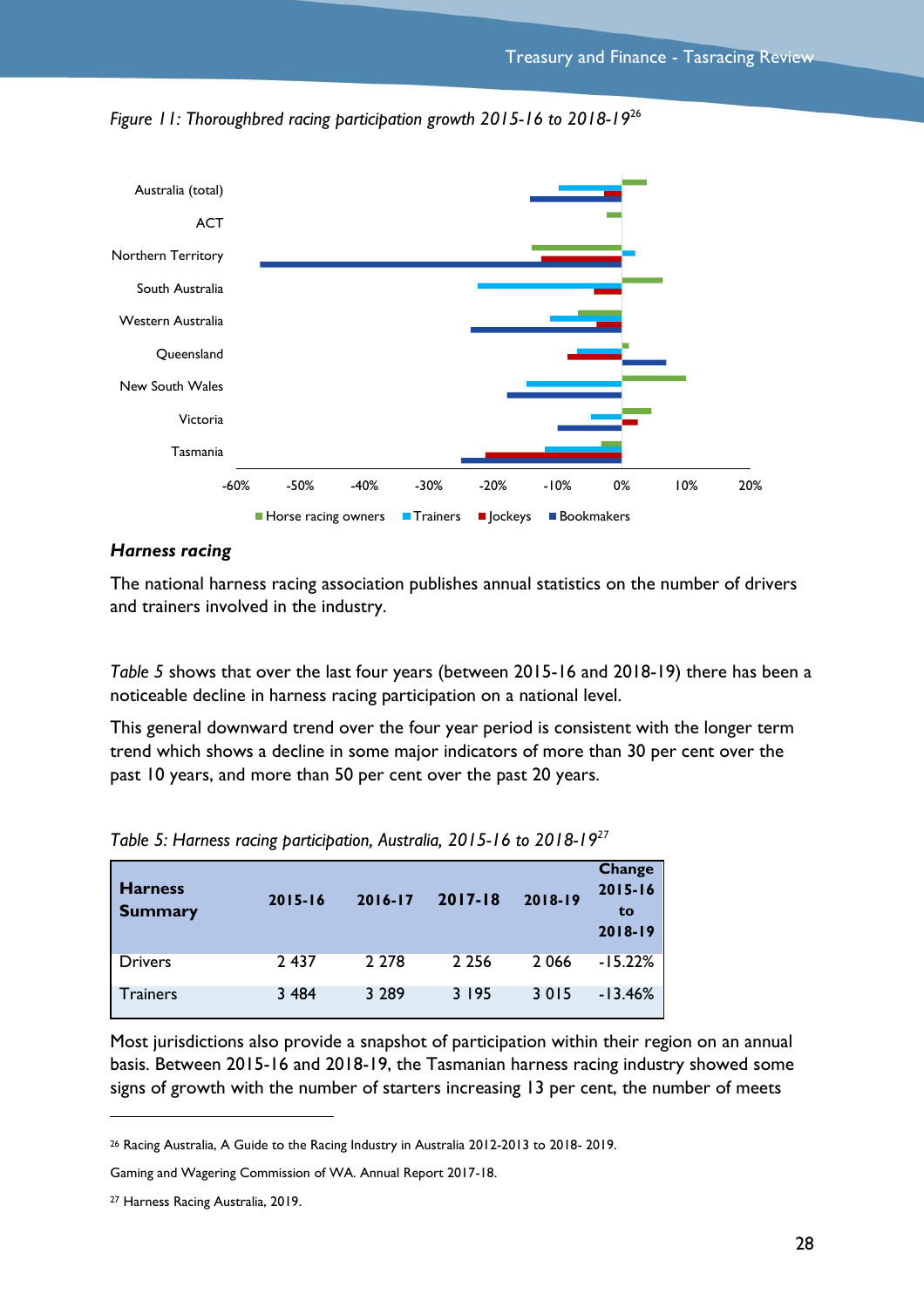increasing 15 per cent, and the number of races increasing three per cent over the period. By contrast, NSW, Victoria, and Western Australia all reported declines or zero growth across the three metrics, Queensland held steady, and South Australia recorded a 30 per cent decline in the number of race meets over the four year period.





## *Greyhound racing*

 $\overline{a}$ 

Participation in the greyhound racing code across jurisdictions in recent years has been mixed. In Tasmania, it has been subdued with zero growth in the number of races and meets between 2015-16 and 2018-19, and a one per cent decline in the number of starters. All jurisdictions saw either zero or negative growth in the number of starters over the four year period. The South Australian industry shows the most growth of all jurisdictions (across two of the three metrics), whilst NSW shows the largest decline.

<sup>&</sup>lt;sup>28</sup> Data obtained from the 2018-19 annual reports released by Harness racing bodies in each jurisdiction.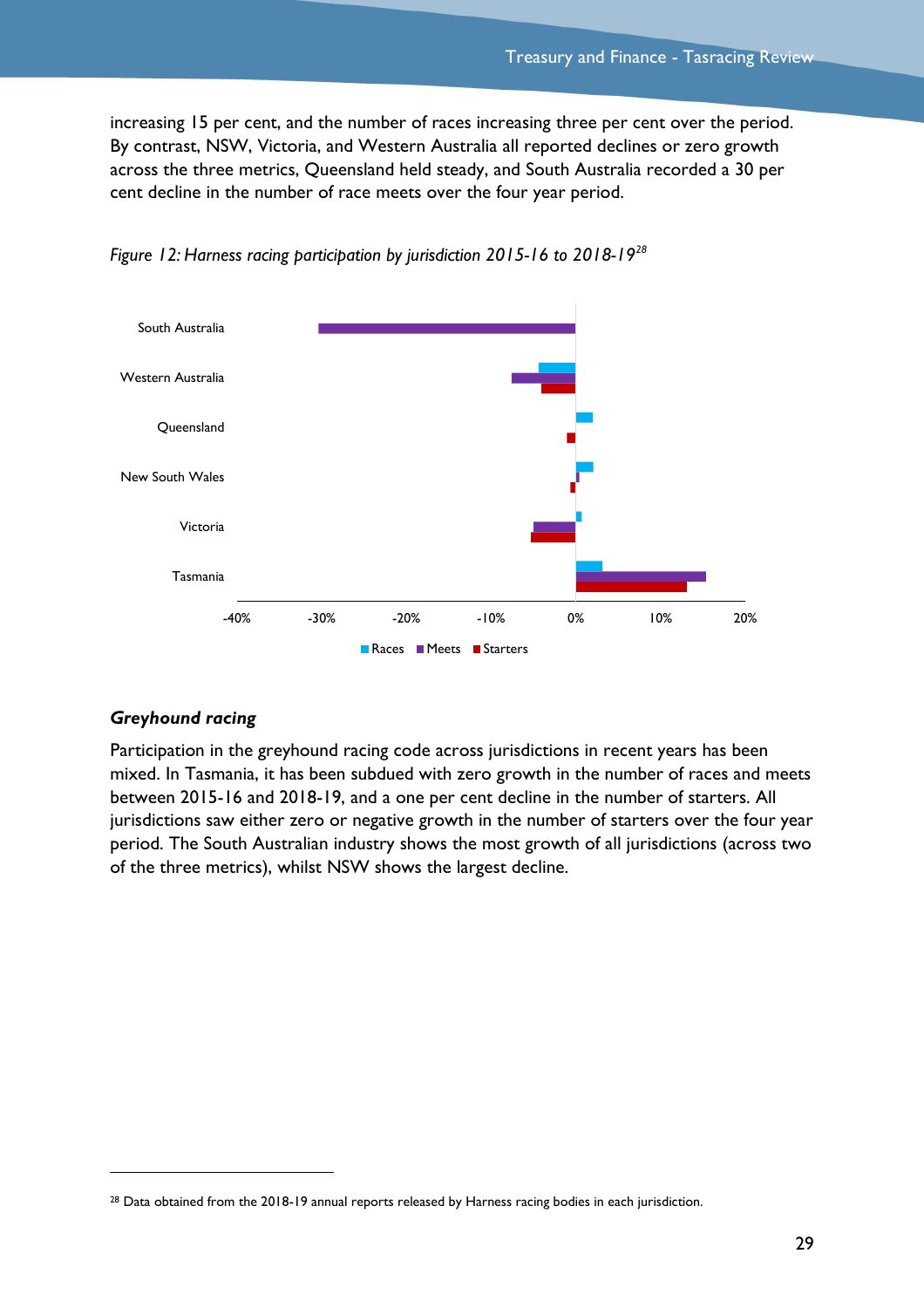

*Figure 13: Greyhound racing participation growth by jurisdiction 2015-16 to 2018-19*<sup>29</sup>

On a national scale, indicators point to a general decline in the greyhound industry. This is shown by the fact that in 2008 there were 76 greyhound racing clubs across Australia, whereas in 2020 there are now 65. $^{\rm 30}$ 

Furthermore, breeding of greyhounds has significantly declined in recent times. Greyhounds Australasia recorded a 39 per cent reduction in the number of greyhounds bred in Australia between 2014 and 2018; with a decline of 70 per cent in Tasmania over this same period.

#### *Social participation*

Attendance at racing events provides some insight into the level of social engagement with the racing sector, and can give an indication of both direct and flow on economic activity.

The ABS periodically collects information and reports on the sports and recreation industry sector in Australia, of which racing is considered a subset. The most recent report published by the ABS in relation to the racing industry indicates that horse racing, harness racing, and greyhound events were amongst the top ten ranked sports in terms of attendance by males in Australia in 2009-10.<sup>31</sup> Horse racing and harness racing were also in the top ten sports for females in 2009-10.

<sup>&</sup>lt;sup>29</sup> Data obtained from the 2018-19 annual reports released by Greyhound racing bodies in each jurisdiction.

<sup>30</sup> Greyhounds Australasia, 2020

<sup>31</sup> Australian Bureau of Statistics, Sport and Recreation: A statistical overview Australia, 2012.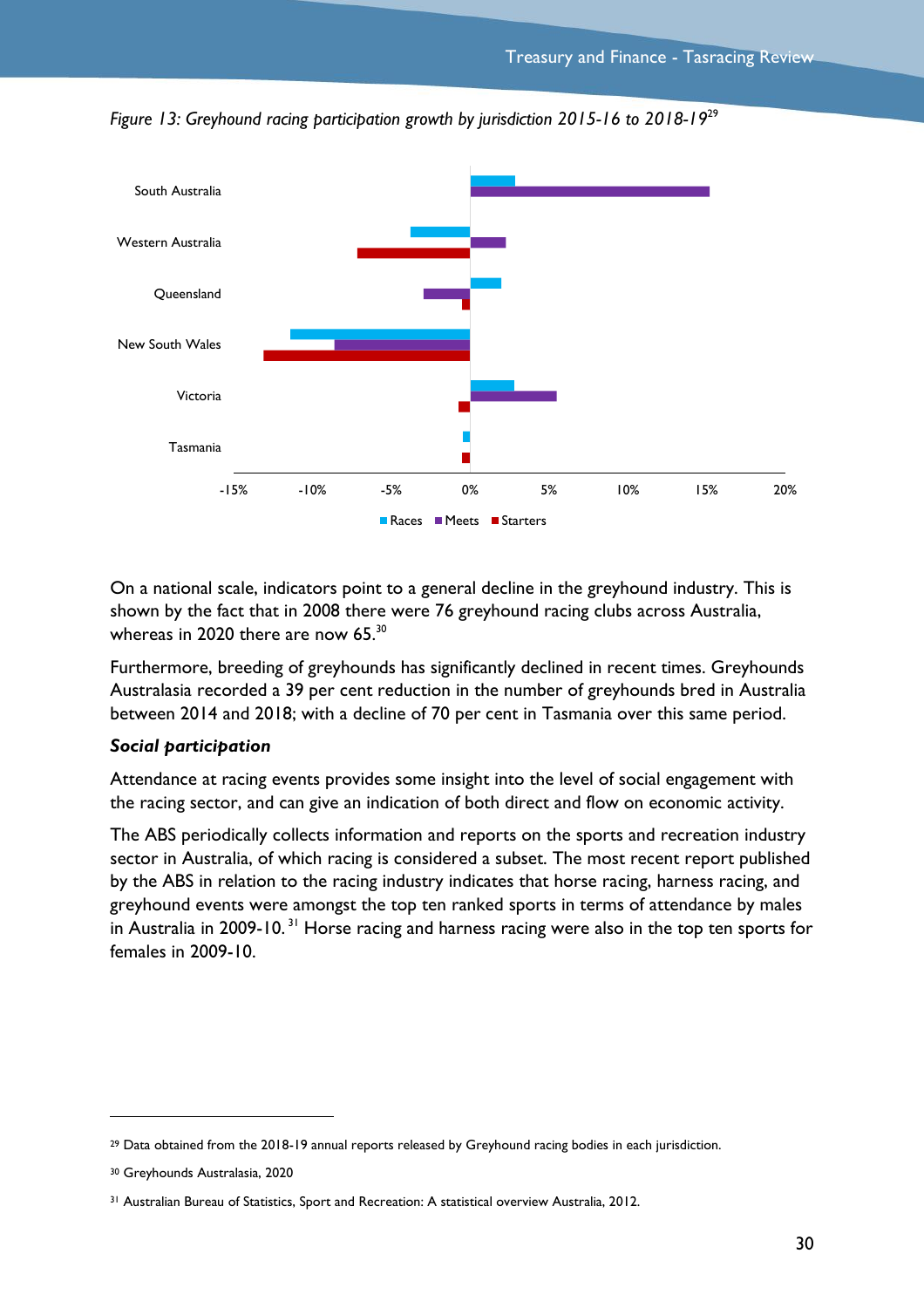| <b>Sport</b>              | <b>Male</b><br><b>Rank</b> | <b>Female</b><br>Rank | <b>Male</b><br>attendance | <b>Female</b><br>attendance |
|---------------------------|----------------------------|-----------------------|---------------------------|-----------------------------|
| Australian Rules football | ı                          |                       | 19%                       | 13%                         |
| Horse racing              | $\mathbf{2}$               | $\mathbf{2}$          | 12%                       | 10%                         |
| Rugby league              | 3                          | 3                     | 11%                       | 7%                          |
| Motor sports              | $\overline{4}$             | $\overline{4}$        | 11%                       | 5%                          |
| Soccer (outdoor)          | 5                          | 5                     | 7%                        | 4%                          |
| Cricket (outdoor)         | 6                          | 7                     | 6%                        | 2%                          |
| Rugby union               | 7                          | 6                     | 4%                        | 2%                          |
| <b>Harness racing</b>     | 8                          | 8                     | 3%                        | 2%                          |
| Dog racing                | 9                          |                       | 2%                        | 1.4%                        |
| <b>Tennis</b>             | 10                         | 9                     | 1%                        | 2%                          |
| Netball                   | .                          | $\overline{0}$        | 1.4%                      | 1%                          |

*Table 6: Top ten sports in Australia ranked by male and female attendance 2009-10*<sup>32</sup>

The Melbourne Cup Carnival is by far the largest horse racing event held in Australia. Attendance at the carnival has steadily declined each year since 2010, falling nearly 22 per cent over the 10 year period to 2019. $^{\rm 33}$ 

Assuming that attendance at racing meets in Tasmania (across all three codes) has experienced a similar decline to attendance rates at the Melbourne Cup, it is estimated that approximately six to eight per cent of the Tasmanian population attended some form of racing meet/s in 2019. However, there is no publicly available data to verify this assumption.

Declining attendance is not unique to the racing industry, with stadium attendance records showing that most sports in Australia have seen declining attendance numbers over the past decade.<sup>34</sup>

## <span id="page-32-0"></span>WAGERING AND GAMBLING ACTIVITY

#### *Wagering turnover*

Wagering turnover can also provide some insight into the level of social engagement with the racing sector and thus the economic activity generated by the industry.

Wagering turnover in relation to the Tasmanian racing industry peaked in 2015-16, and has declined 22 per cent in the four year period to 2018-19. The decline is most significant for

<sup>32</sup> Australian Bureau of Statistics, Sport and Recreation: A statistical overview Australia, Cat No 4156.0, 2012.

<sup>33</sup> Victoria Racing Club, 2020.

<sup>34</sup> Austadiums website[, https://www.austadiums.com/sport/crowds,](https://www.austadiums.com/sport/crowds) 2020.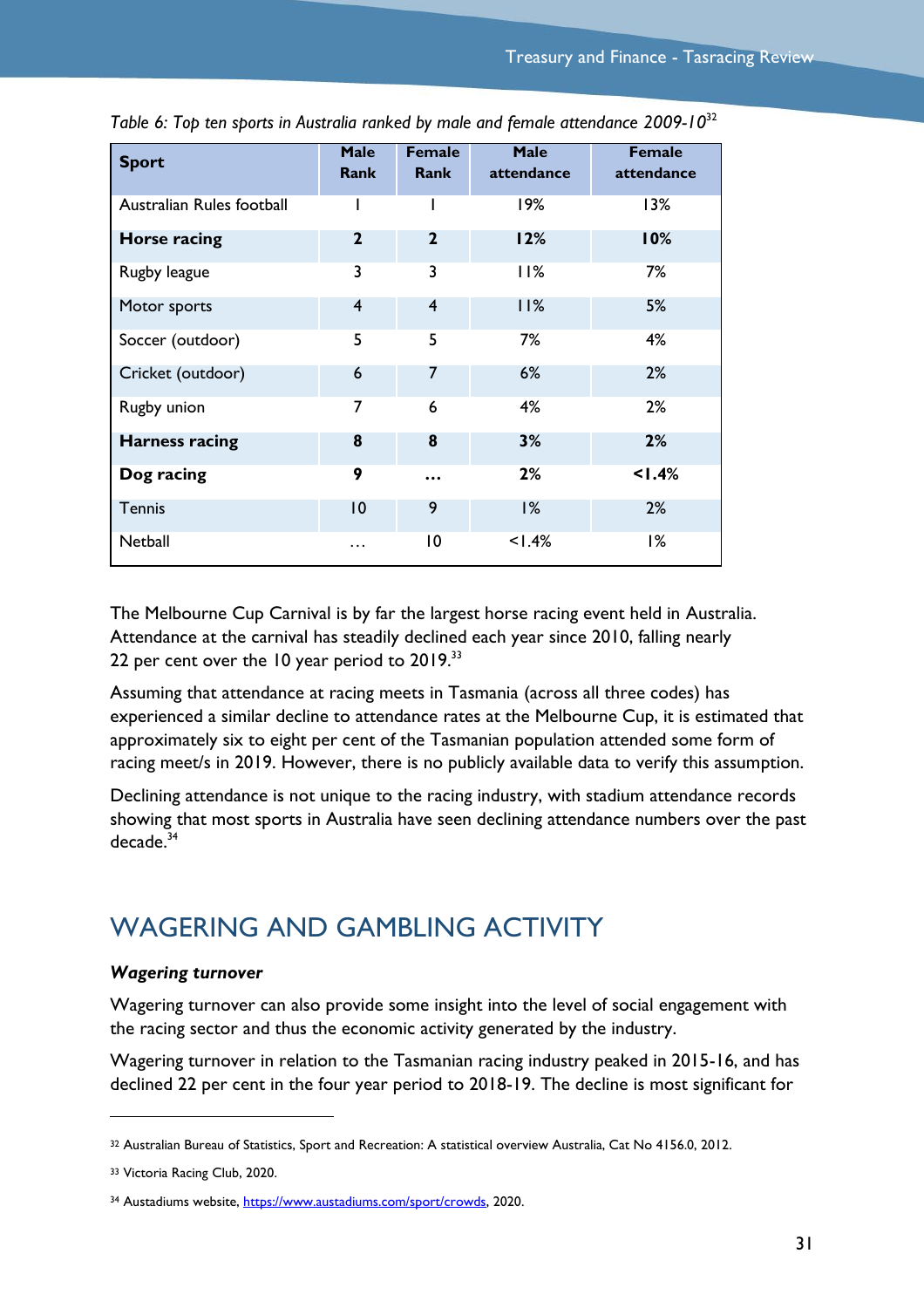the harness racing code, down 44 per cent over the four year period, whilst greyhound wagering and thoroughbred wagering turnover declined by 26 per cent and 15 per cent respectively over this period.

At a national level, wagering turnover for the harness racing code has experienced a decline of 17 per cent over the four year period, greyhound wagering turnover has remained steady, and thoroughbred wagering turnover has increased by 33 per cent. Overall, wagering turnover has increased by 31 per cent nationally between 2015-16 and 2018-19; or 24 per cent when sports wagering turnover is excluded.





 $\overline{a}$ 

<sup>35</sup> Racing Australia, A Guide to the Racing Industry in Australia 2012-2013 to 2018- 2019.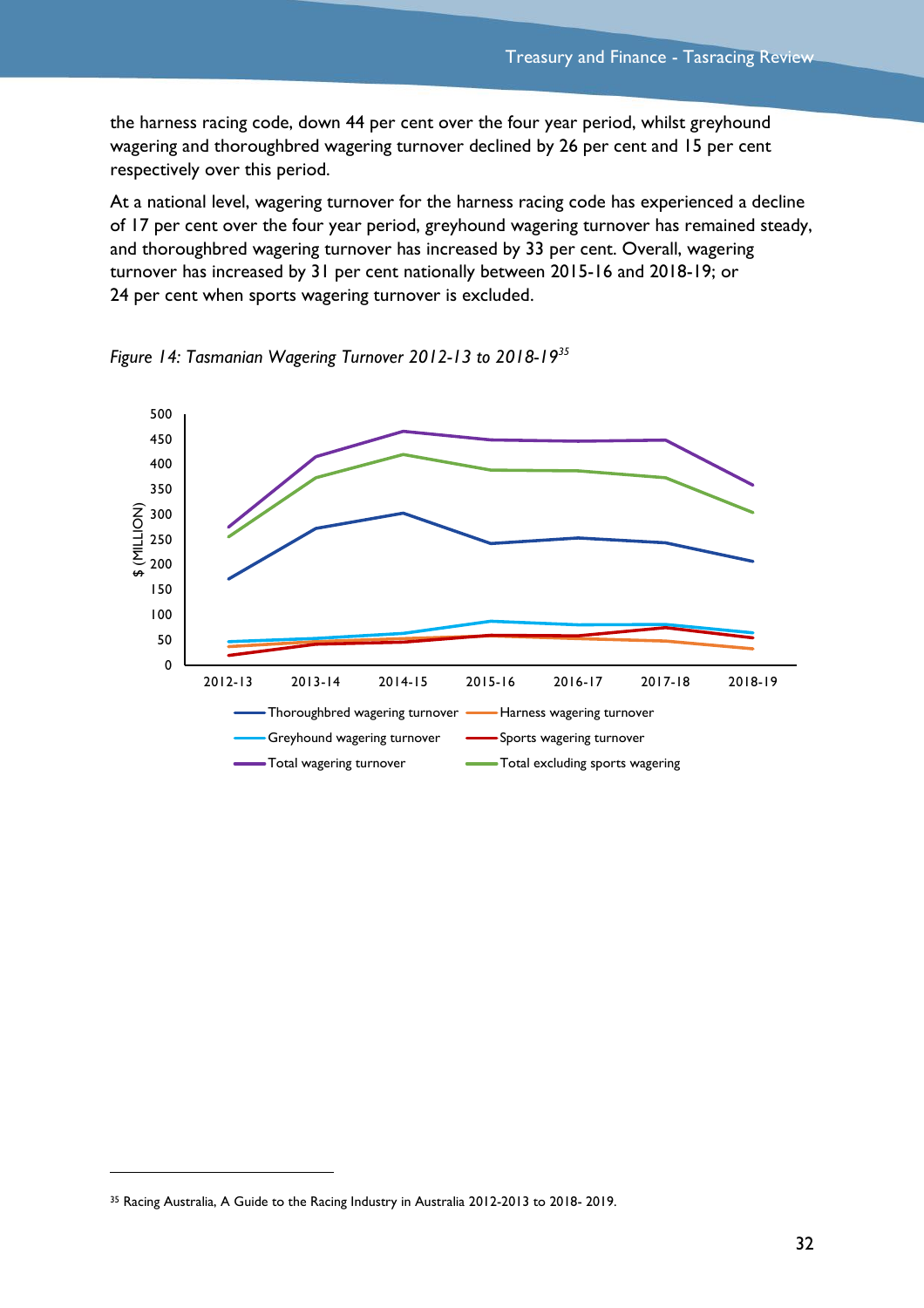

*Figure 15: Australian Wagering Turnover 2012-13 to 2018-19<sup>36</sup>*

#### *Gambling per capita*

 $\overline{a}$ 

In 2017-18, \$374 million was gambled across the three racing codes in Tasmania. This equates to 1.45 per cent of the national total. The NT accounts for 49 per cent of the national total, with data showing betting operators prefer to operate in this jurisdiction. Lower cost licensing arrangements and, historically, a more industry favourable approach, are the main drivers of this.

<sup>36</sup> Racing Australia, A Guide to the Racing Industry in Australia 2012-2013 to 2018- 2019.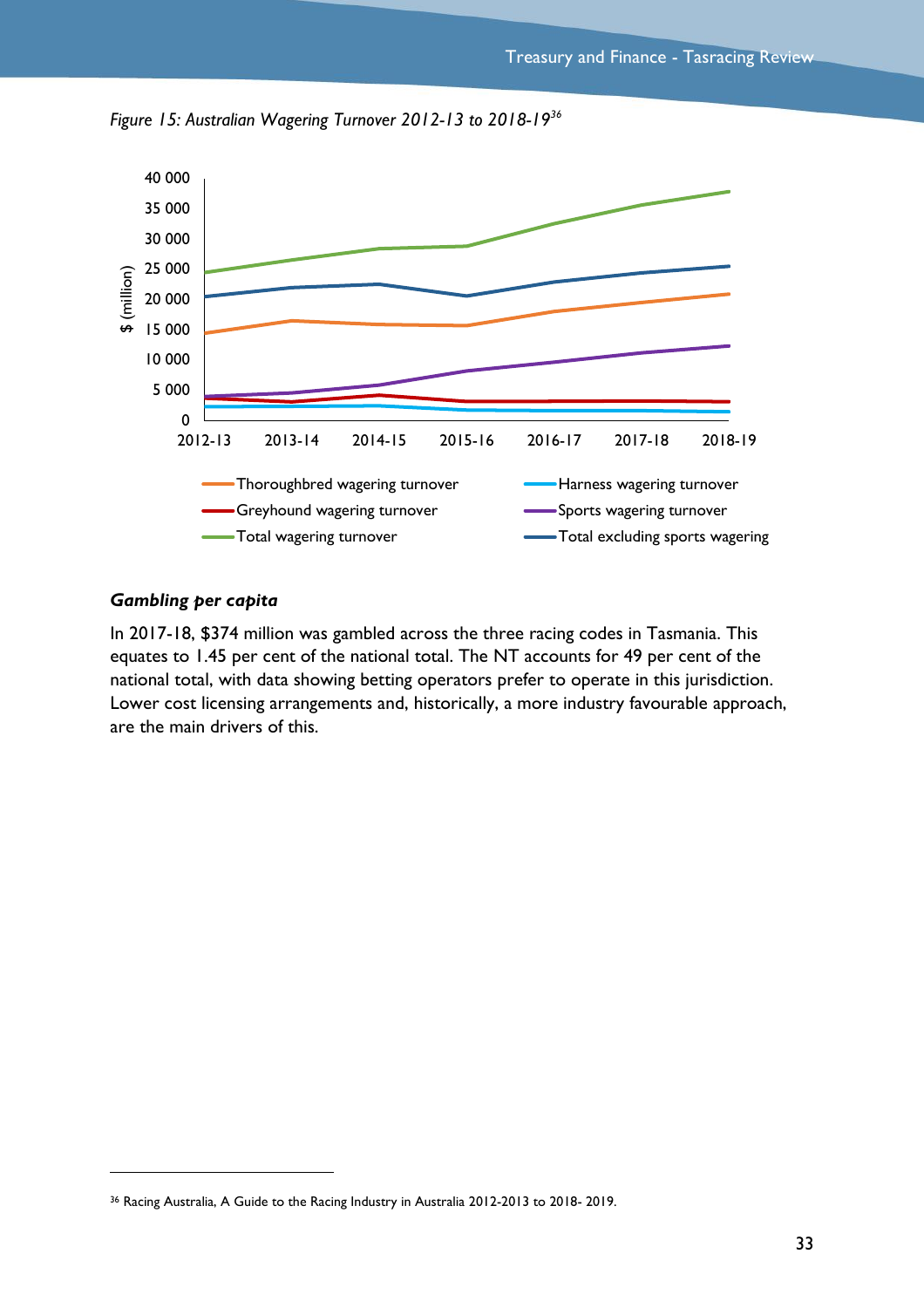

Tasmanian gambling on racing has declined 46 per cent on a per capita basis over the last nine years, as shown in [Figure 17.](#page-35-0)

<span id="page-35-0"></span>*Figure 17: Tasmania per capita racing gambling turnover 2008-09 to 2017-18<sup>38</sup>*

*Figure 16: Gambling on racing national market share 2017-18<sup>37</sup>*



<sup>37</sup> Queensland Government, Australian Gambling Statistics, 35th Edition, 2017-18

<sup>38</sup> Queensland Government, Australian Gambling Statistics, 35th Edition, 2017-18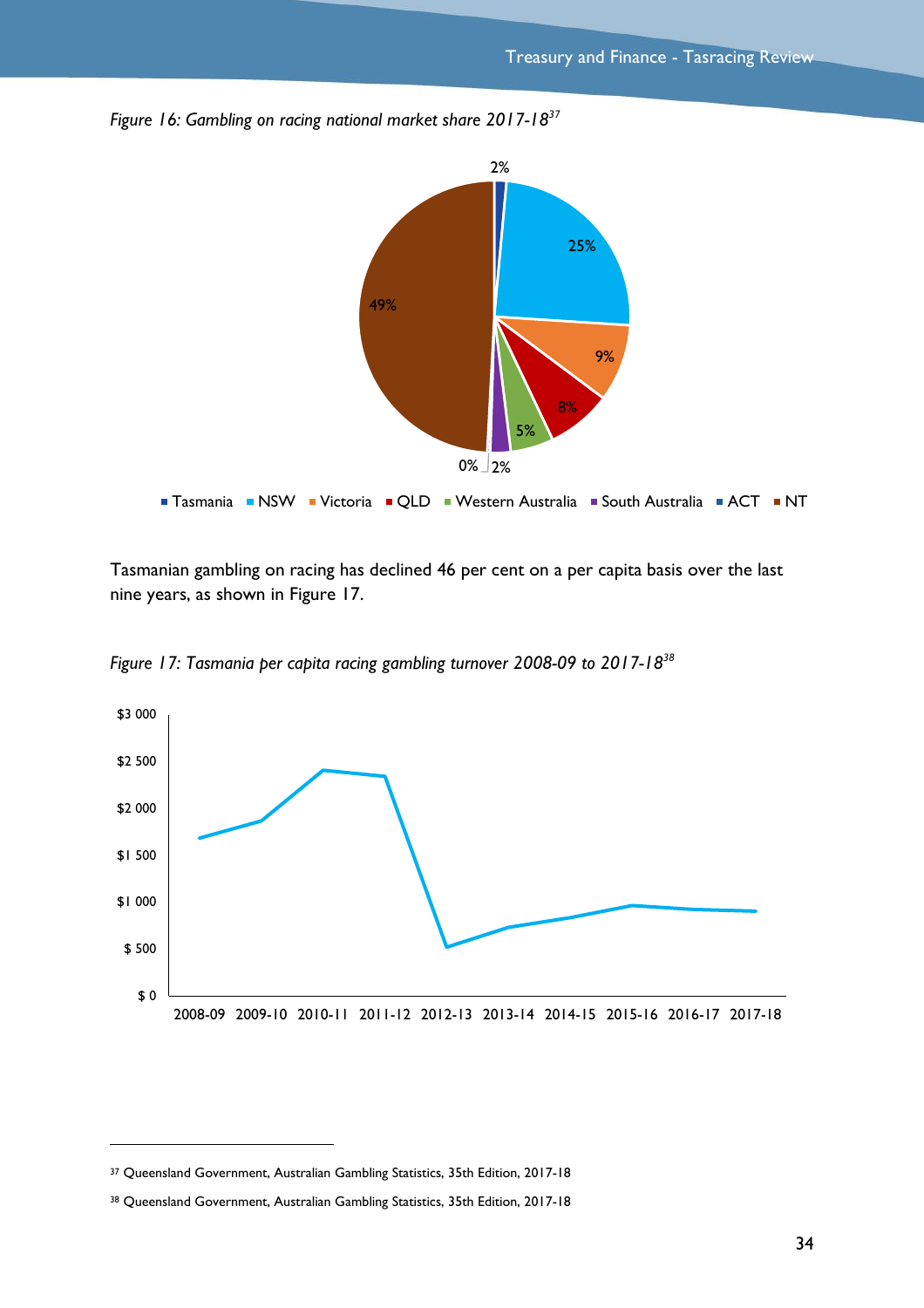Real gambling expenditure fell 27 per cent from \$427 million to \$310 million between 2008-09 and 2012-13. Higher unemployment in Tasmania, and a rise in online gambling during this time, are likely to have contributed to this decline.<sup>39</sup>

In 2008-09 Tasmania had the highest per capita racing gambling turnover of all jurisdictions, with the exception of the NT, which benefits from a lower tax environment. The decline in racing gambling since that time is not unique to Tasmania, with all jurisdictions except for NSW experiencing a decline from 2008-09 to 2017-18. The ACT recorded the largest decline of 59 per cent, followed by Victoria with a 56 per cent decline.



*Figure 18: Per capita racing gambling turnover by jurisdiction<sup>40</sup>*

Data from the period 2015-16 to 2017-18<sup>41</sup> shows that sports betting in Tasmania is increasing on a per capita basis, although it is still low relative to racing gambling. Gambling via gaming has remained relatively unchanged during the period. The figures suggest that sports betting may be taking away some market share from racing, however gambling in Tasmania is in decline generally. A similar trend can be seen across most of the other jurisdictions, with the exception of NSW where gambling has increased across all three activities, and Queensland where gaming activity has increased.

<sup>39</sup> ACIL ALLEN Consulting, Third Social and Economic Impact Study of Gambling in Tasmania, 2014.

<sup>40</sup> Queensland Government, Australian Gambling Statistics, 35th Edition, 2017-18.

<sup>41</sup> Queensland Government, Australian Gambling Statistics, 35th Edition, 2017-18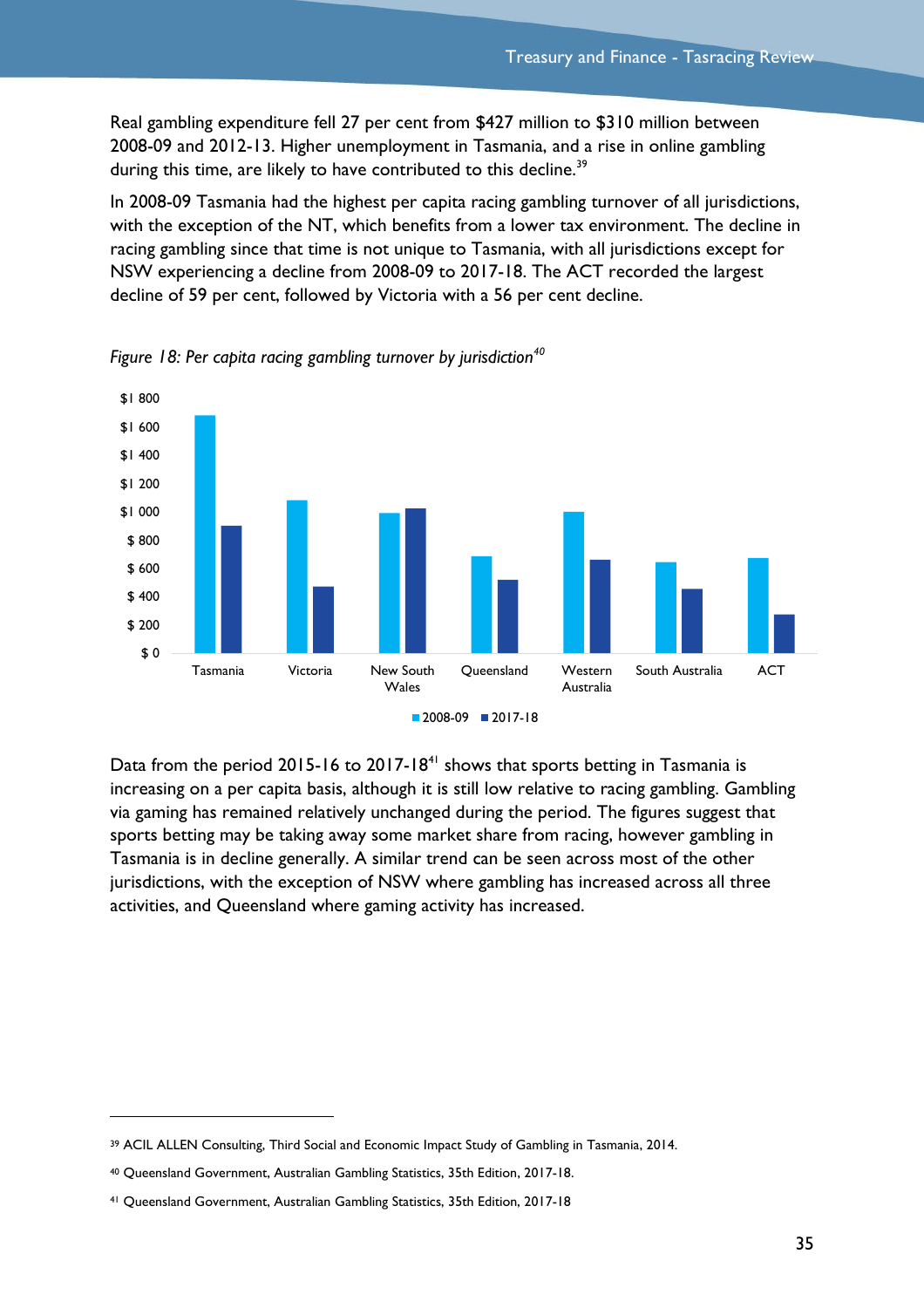# <span id="page-37-0"></span>Appendix 1

## <span id="page-37-1"></span>COMPARISON OF TASRACING TO OTHER STATES

|  |  |  |  | Table 7: Summary comparison of jurisdictions |
|--|--|--|--|----------------------------------------------|
|--|--|--|--|----------------------------------------------|

|                                               | <b>Tasmania</b>                                                       | <b>Victoria</b>                                                                                                    | <b>New South</b><br><b>Wales</b>                                             | <b>Queensland</b>                                                                                    | <b>Western</b><br><b>Australia</b>                       | <b>South</b><br><b>Australia</b>                                                        | <b>Northern</b><br><b>Territory</b>                                    | <b>Australian</b><br><b>Capital</b><br><b>Territory</b> |
|-----------------------------------------------|-----------------------------------------------------------------------|--------------------------------------------------------------------------------------------------------------------|------------------------------------------------------------------------------|------------------------------------------------------------------------------------------------------|----------------------------------------------------------|-----------------------------------------------------------------------------------------|------------------------------------------------------------------------|---------------------------------------------------------|
| Tri code<br>body                              | $\checkmark$                                                          | $\pmb{\times}$                                                                                                     | $\mathbf x$                                                                  | $\checkmark$                                                                                         | ✓                                                        | $\mathbf x$                                                                             | $\pmb{\times}$                                                         | $\pmb{\times}$                                          |
| <b>Entities</b>                               | <b>Tasracing</b>                                                      | Racing<br>Victoria<br>Greyhound<br>Racing<br>Victoria<br>Harness<br>Racing<br>Victoria                             | <b>Racing NSW</b><br>Greyhound<br>Racing NSW<br><b>Harness</b><br>Racing NSW | Racing<br>Queensland                                                                                 | Racing and<br>Wagering<br>Western<br>Australia<br>(RWWA) | Thorough-<br>bred Racing<br>SA<br>Greyhound<br>Racing SA<br><b>Harness</b><br>Racing SA | Thorough-<br>bred Racing<br><b>NT</b><br>Darwin<br>Greyhound<br>Racing | Canberra<br>Racing Club<br>Harness<br>Racing NSW        |
| Govt<br>funded                                | $\checkmark$                                                          | $\checkmark$                                                                                                       | $\checkmark$                                                                 | $\checkmark$                                                                                         | $\checkmark$                                             | $\checkmark$                                                                            | $\checkmark$                                                           | $\overline{\checkmark}^*$                               |
| <b>POC</b> tax<br>rate                        | 15%                                                                   | 8%                                                                                                                 | 10%                                                                          | 15%                                                                                                  | 15%                                                      | 15%                                                                                     | n/a                                                                    | 15%                                                     |
| <b>Main</b><br>revenue<br>sources             | Race field<br>fees                                                    | Race field<br>fees<br>Wagering<br>Revenue                                                                          | Race field<br>fees<br>Wagering<br>Revenue                                    | Race field<br>fees<br>Wagering<br>Revenue                                                            | Wagering<br>Revenue                                      | Race field<br>fees<br>Wagering<br>Revenue                                               | <b>Unknown</b>                                                         | Race field<br>fees                                      |
| <b>Response</b><br>to<br>Covid-19<br>pandemic | 10 week<br>shutdown<br>Industry<br>support<br>package<br>Debt support | Prize money<br>reduction<br>Industry<br>funding<br>support<br>Exec and<br>board pay<br>cuts<br>Staff stood<br>down | Prize money<br>reductions<br>Absorbing<br>losses from<br>its future<br>fund  | Reduced<br>prize money<br>Cancellation<br>of select<br>carnivals<br>Hardship<br>payments to<br>clubs | Prize money<br>reductions                                | Prize money<br>reductions<br>Exec and<br>board pay<br>cuts                              | Cancellation<br>of select<br>carnivals<br>Prize money<br>reductions    | Harness shut<br>down for 6<br>months                    |

*\*Harness funding comes from NSW. Thoroughbred funding from the ACT Government*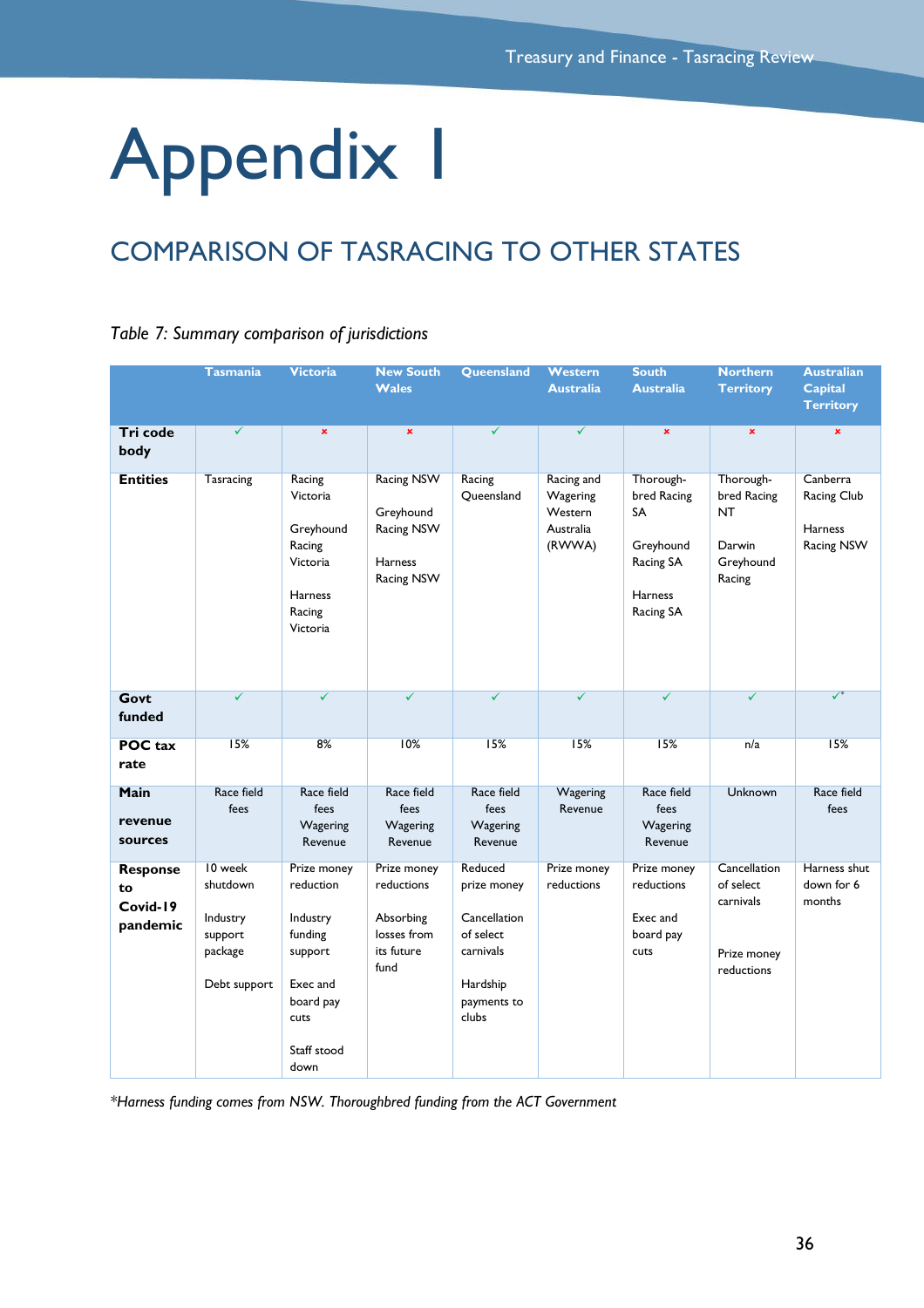## *Tasmania*

The three racing codes in Tasmania are governed by Tasracing. Tasmania privatised its TAB in 2011.

There are 14 racing clubs (4 thoroughbred, 7 harness, and 3 greyhound) throughout the state.

## *Victoria*

The three racing codes in Victoria are governed separately.

In July 2011, Tabcorp Wagering (Vic) was awarded the Wagering and Betting Licence from August 2012 to August 2024. This licence required Tabcorp to enter in a joint venture agreement with the Victorian racing industry. The agreement includes a share of wagering revenue being paid to the industry to support racing.

There are 126 racing clubs in Victoria (73 thoroughbred, 40 harness, and 13 greyhound) spread across the state.

### *New South Wales*

The three racing codes in New South Wales are governed separately. The bodies for each code of racing are responsible for administration and race meeting costs, marketing & promotion, and integrity services for their code.

New South Wales privatised its TAB in 1997, by way of a 99 year lease granted to Tabcorp.

There are 184 racing clubs in NSW (117 thoroughbred, 35 harness, and 32 greyhound) spread across the state.

## *Queensland*

Racing Queensland is a single racing authority covering the three codes. The Queensland Racing Integrity Commission is an independent statutory body responsible for the management of animal welfare and integrity matters within the racing industry.

Queensland privatised its TAB in 1999, with a wagering licence granted to Tatts Group that expires in 2098. As part of the agreement Tatts Group pays the Government \$150 million as a licence fee in four instalments spread between 2014 and 2023.

There are 131 racing clubs (120 thoroughbred, 5 harness, and 6 greyhound) across Queensland.

## *Western Australia*

Racing and Wagering Western Australia (RWWA) is a single racing authority covering the three codes.

The racing industry in WA is funded by the profits of the Western Australian TAB, income generated from the WA race bets levy paid by wagering operators, together with part proceeds of the *Betting Tax Act 2018*. The RWWA has operated the TAB since becoming a Government business enterprise in 2003. WA is the only state to still have a Government owned TAB.

In September 2019, a bill was passed to enable the sale of the TAB. Negotiations for a sale to Tabcorp were subsequently halted due to the COVID-19 pandemic, and the sale process has now been postponed until at least 2021, due to economic uncertainty. Following the sale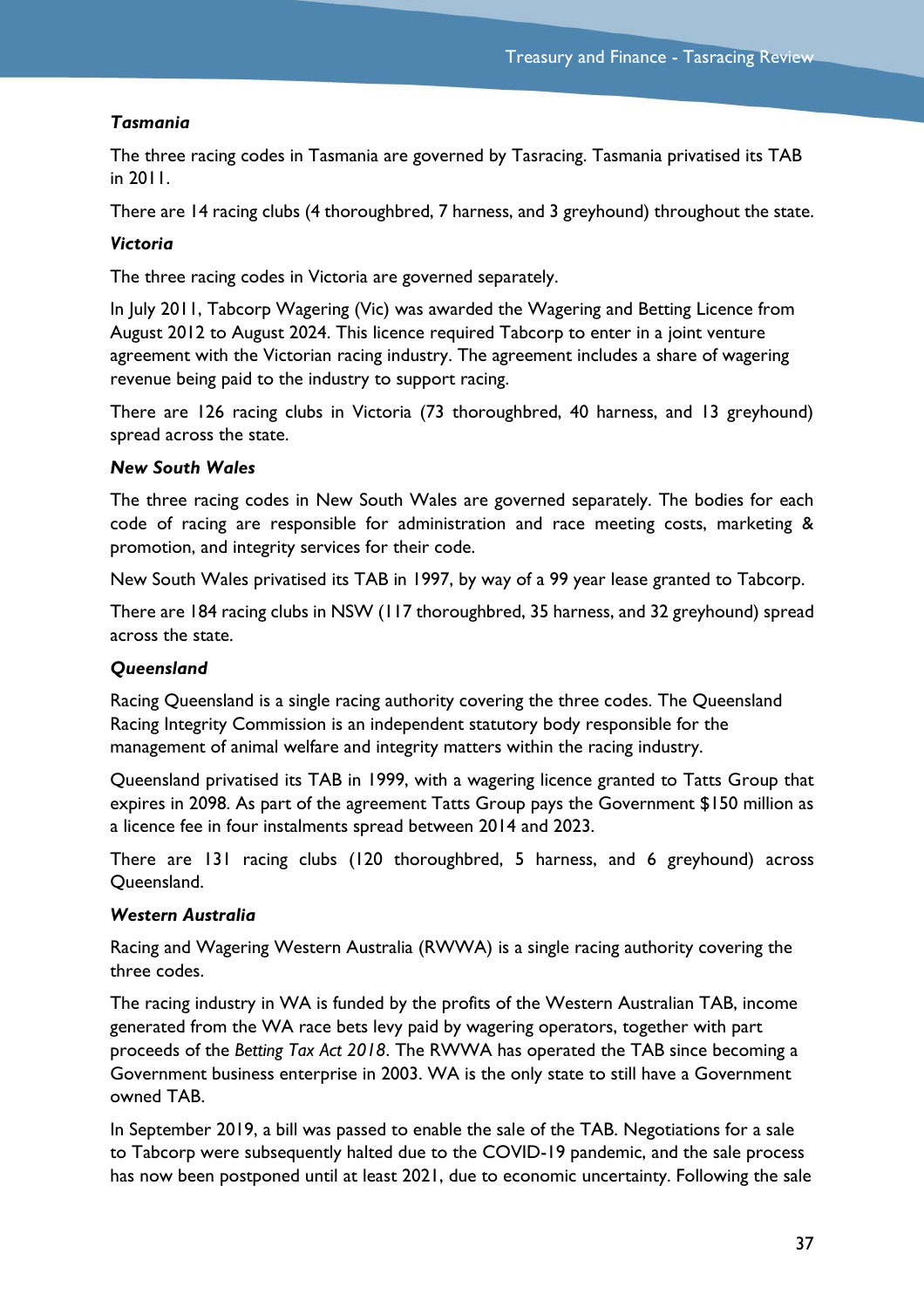of the TAB, the Racing and Wagering WA (RWWA) will become Racing Western Australia (RWA) and will no longer hold any wagering functions.

There are 53 racing clubs (38 thoroughbred, 12 harness, and 3 greyhound) across WA.

## *South Australia*

In SA the three codes of racing are governed by separate bodies.

Wagering was privatised with the sale of the South Australian TAB in 2002 to Queensland TAB (now UBET)

There are 41 racing clubs in SA (24 thoroughbred, 12 harness, and 5 greyhound) spread across the state.

### *Northern Territory*

The NT has separate bodies that govern thoroughbred and greyhound racing in the region.

There six racing clubs in the NT. Five are thoroughbred, and one is a Darwin based greyhound racing club. Harness racing does not currently take place in the NT.

The NT is currently the only state that has not introduced a POC tax.

### *Australian Capital Territory*

The ACT has thoroughbred and harness racing industries. Canberra Racing Club Inc. is the principal racing authority responsible for the management and administration of thoroughbred racing in the Australian Capital Territory. The harness code in the ACT is governed by the NSW Harness body, with one club based in Canberra.

Greyhound racing is banned in the ACT.

Most data in relation to the thoroughbred and greyhound racing industries in the ACT is captured within NSW's data.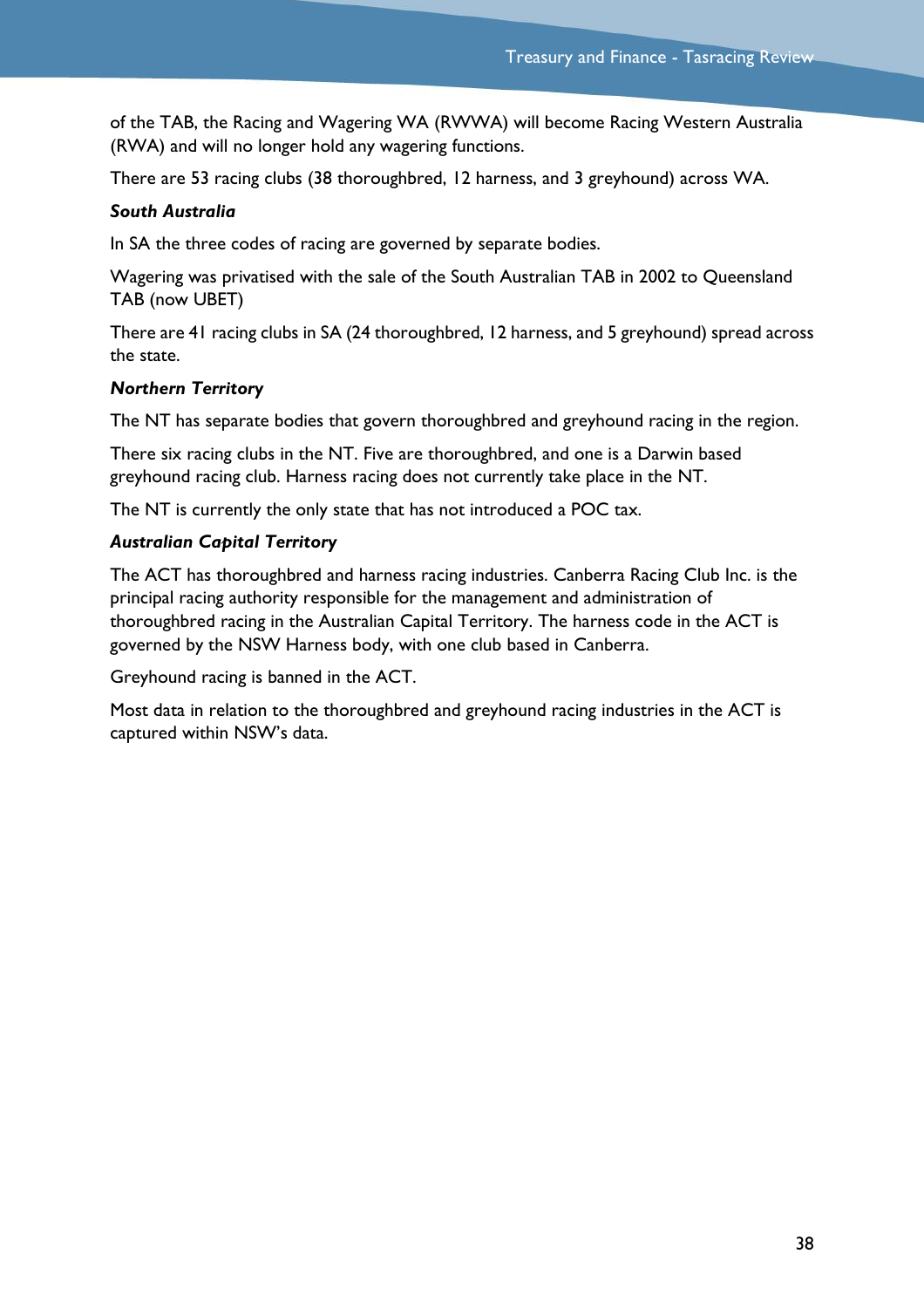## <span id="page-40-0"></span>Appendix 2

## <span id="page-40-1"></span>TERMS OF REFERENCE

Treasury to undertake a review of the costs and functions of Tasracing with a focus on benchmarking corporate overheads (including administrative, legal, marketing and asset management costs).

Where possible, Treasury should benchmark key indicators against other comparable jurisdictions using publicly available information.

Given the constraints of the proposed review methodology, it is noted that relevant publicly available information may be limited and may not be at a level of granularity required to make meaningful insights for Tasmania.

No consultation will be undertaken as part of the review methodology, rather the report will be prepared using factual information from publicly available sources.

The review should be completed in advance of Government Business Scrutiny Hearings scheduled for early December 2020 and a report provided to Tasracing's shareholder Ministers. Consideration will be given to the public release of the report after it has been completed and received by the shareholder Minister.